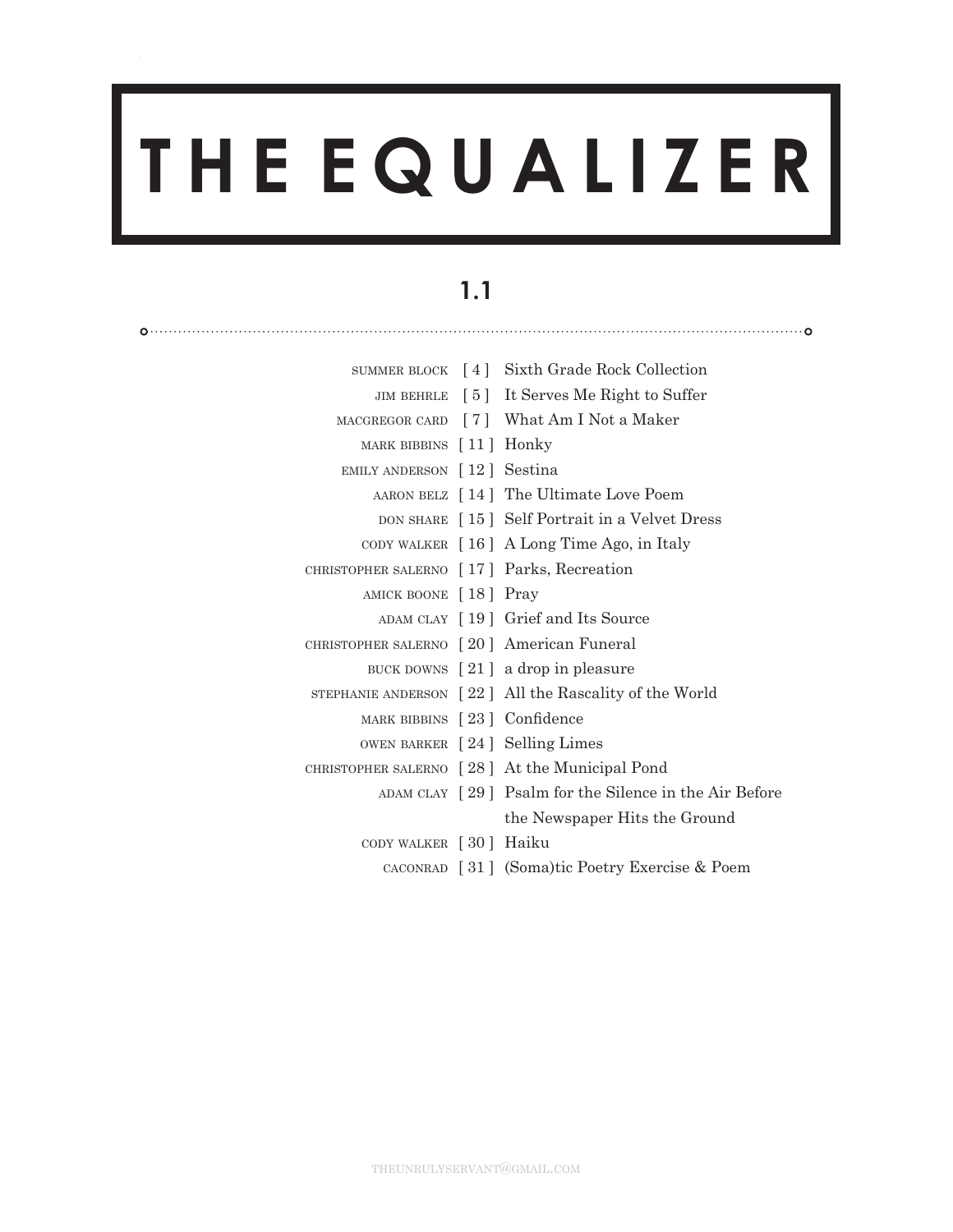### *sixth grade rock collection*

A teddy bear is too full of meaning to pour more meaning into but this warm liquid thing brimming through your workday which you could carry sloshing through a graveyard now breaks like a wave careful over polished stone

summer block summerblock.com  $[4]$  summerblock.com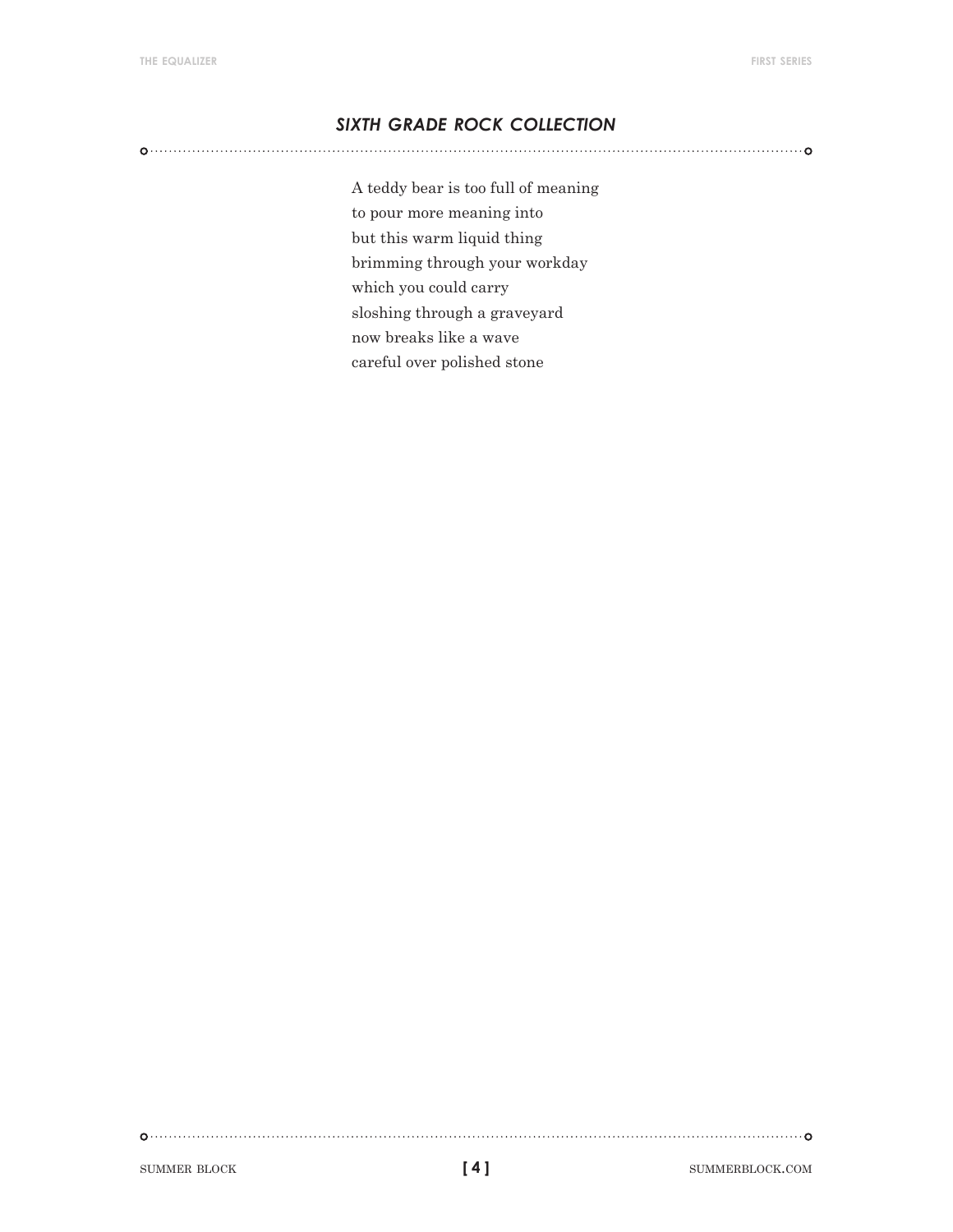#### *it serves me right to suffer*

Get ready for Mecury Retrograde The 9/11 lights are on Come with the fall / elf shot lame witch We are chanting "Moloch!" "Moloch!" Carry me from mansion to mansion I'm gonna flush you down the toilet Like a tampon / You can read all about It in my new book "Endless Balls" And Coltrane plays "Bwah Bwah Bwab Bwah Bwah" No one should ever die because they Can't afford health care, or because Of robot werewolves, or for lack of A kung-fu grip—if you agree post This as your status for the rest of the day I probably only want to sleep with You once, for like a minute Love is an illusion designed to make you A better consumer / She was perfect the Way she was: shaky, tragic and smelling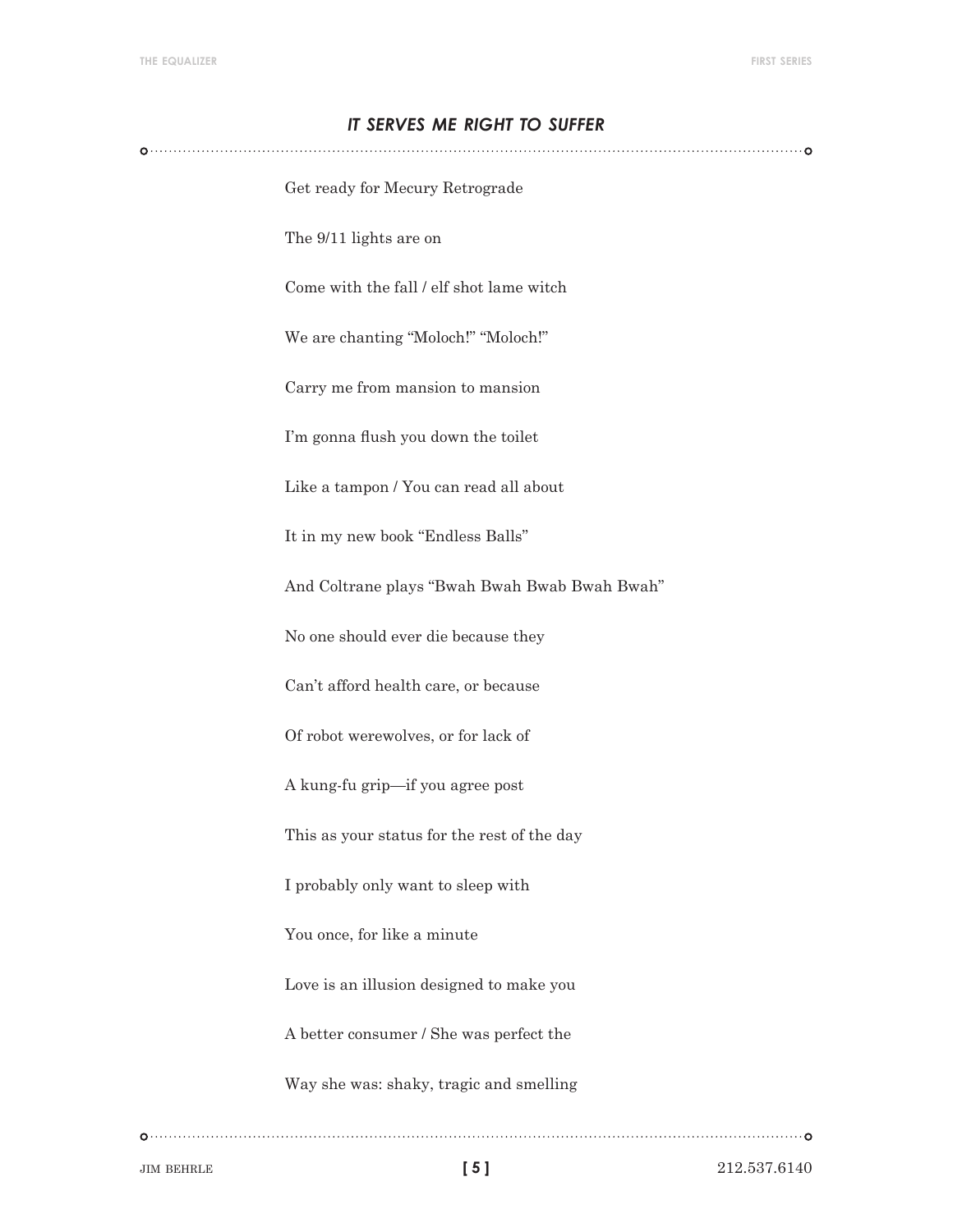Vaguely like crayon / What do people

Deserve to die from? The cooties

My students line the streets with flowers

To celebrate my descent / My friends

Think my poems are top notch, but it

Serves me right to suffer

My libido just gave two weeks' notice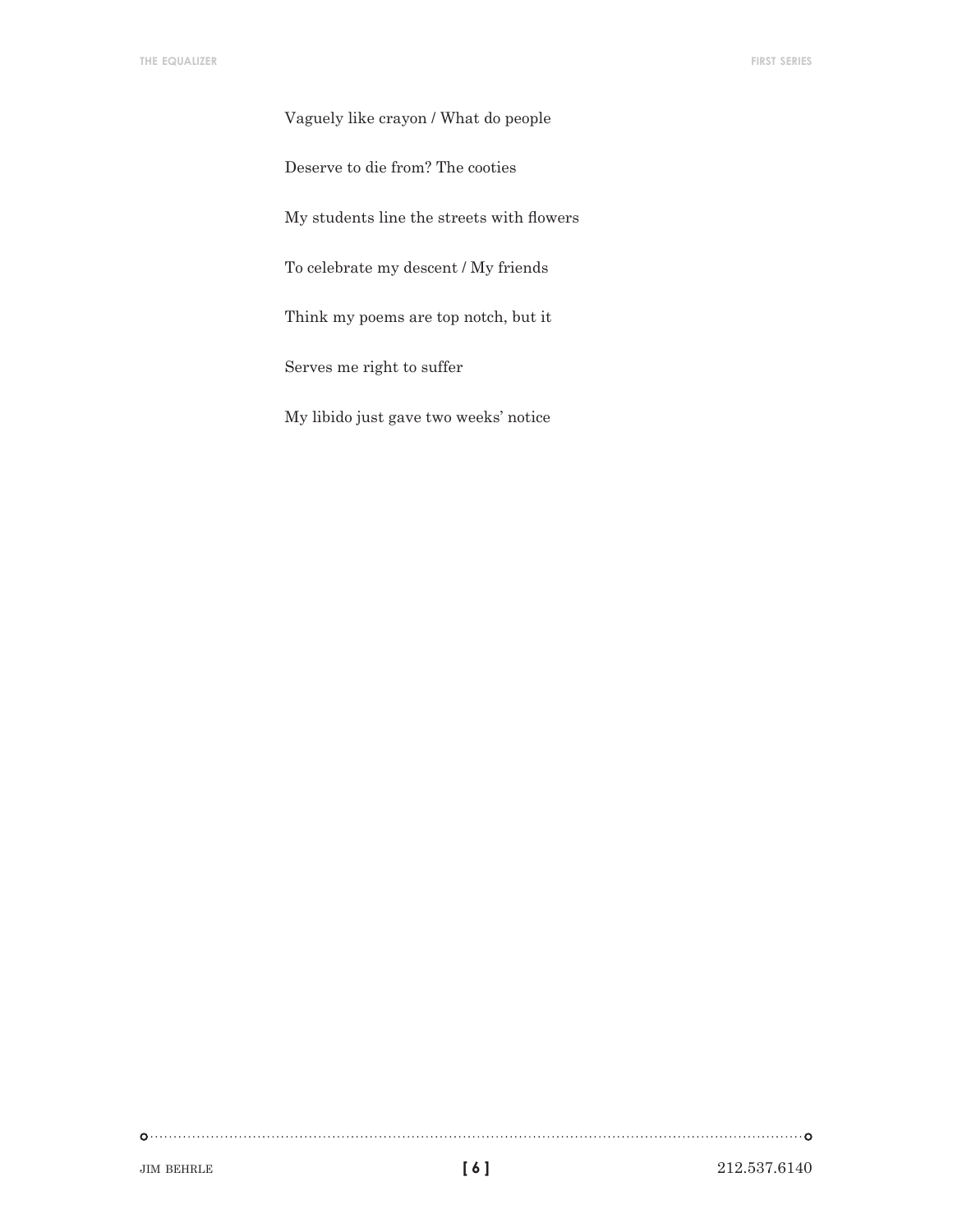#### *what am i not a maker*

 Here is your balloon tree dog, that bicycle I made for you was wrong—I should have made it for the bear

 Here is your balloon ear kid, that bee I made for you was wrong—I should have meant it for your feet

That bicycle was wrong And bee for you was wrong That poem I spent on you UNCALLED FOR

 don't apologize inside a house of commerce, notice what your agitations risk efficiency at any tone and thank you for one empty carton of punk hay after another, sorry how do you say AAAAAAAAAAAAEEEEEEEEEE in labrador or strong provincial gallery in yugo-scotia every kind of song was feeling wrong that you could listen to expand the wrong direction, touching, out Intend them for my stupid feet Don't track them that way, in and don't apologize for youth inside a house of commerce, notice

> Made in the shade Late in the day

**[ 7 ]**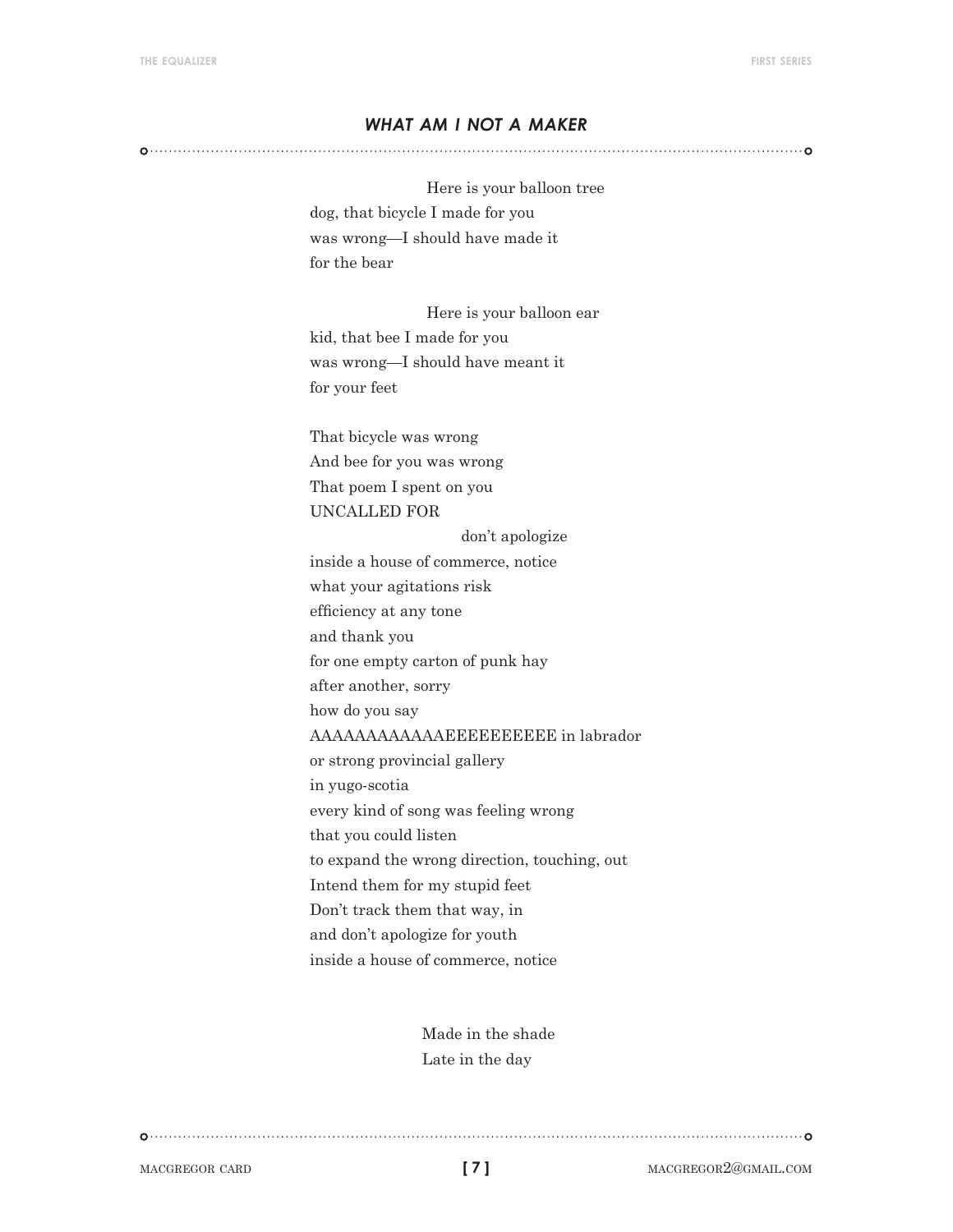Young in the wood Laid in the bed Dead in the shade Young in the shoe

 Play me a tune Never to shiver Dead in the water

 Made in the shade Dead in the wood

 Show me a tune Made in the future

 Laid in the timber Dead in the wood

 Show me a future Tool in the shed Lay in the water Dead in the water Young in the wood

 Show me your tool Made in the future

 Never to shiver Long in the shade

 Young in the future Long in the shade Made in the wood Never to shiver Dead in the timber Show me a tune

Gallery timbers!

**[ 8 ]**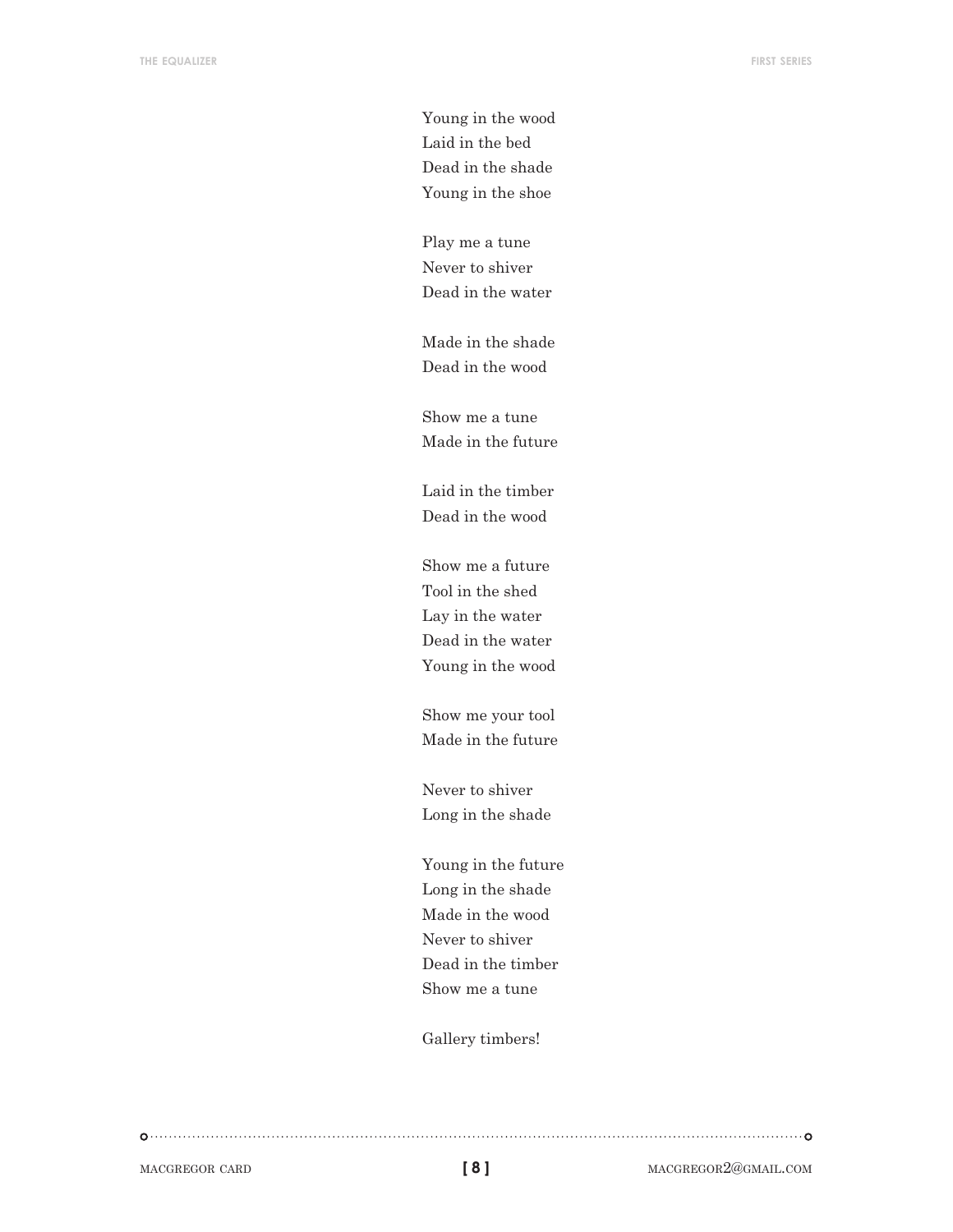#### Shiver me Gallery timbers!

Tree bee bear Dog bee dog Tree bear kid Kid dog ear

Dog bee dog Bee bee bee Bee dog bee

Dog dog dog

Tree bear bee Bee dog kid Kid dog ear Ear bear bee

Dog bee dog Ear bee ear Bee bee bee Tree tree tree

Kid kid dog Kid kid ear Kid kid bee Kid tree tree

Dog dog kid Ear dog kid Bee dog kid

Tree tree kid

beeeeeeeeeeeeeee doooooooooooog

A beeeeeeeeeeeee

dooooooooooog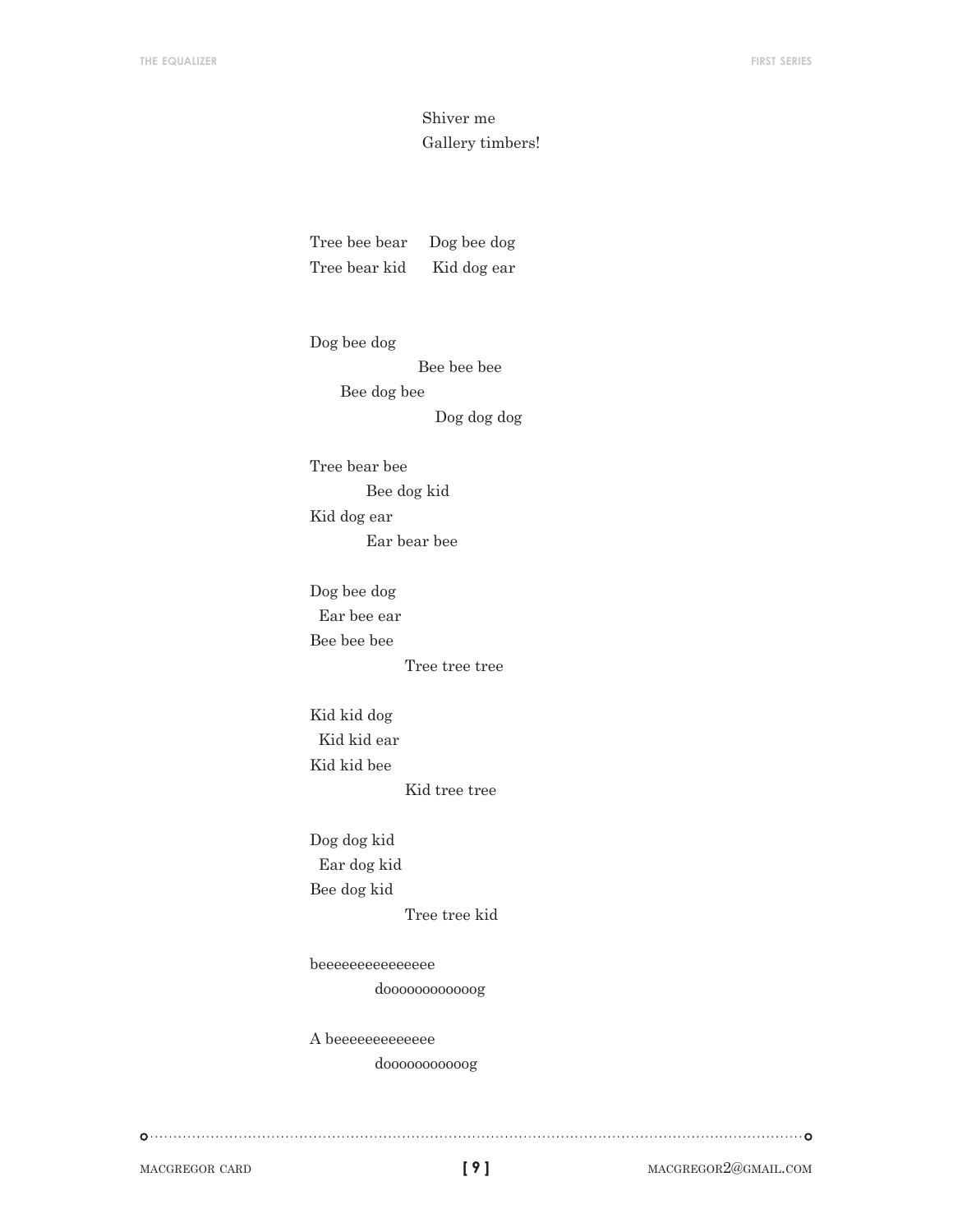A beeeeeeeee

dooooooooooog

A beeeeeeeee

A dooooooog

A A A beeeeeeeeeeeeeeee

A A A doooooooooooog

beeeeeeeeeeeeeeeeeeeeee

dooooooooooooooooog

beeeeeeeeeeee

dooooooog

beee eeeeeeeeeeeee eeee doooog beeeeeeeee

dog

beeee

macgregor card macgregor card material material material material material material material material material material material material material material material material material material material material material mat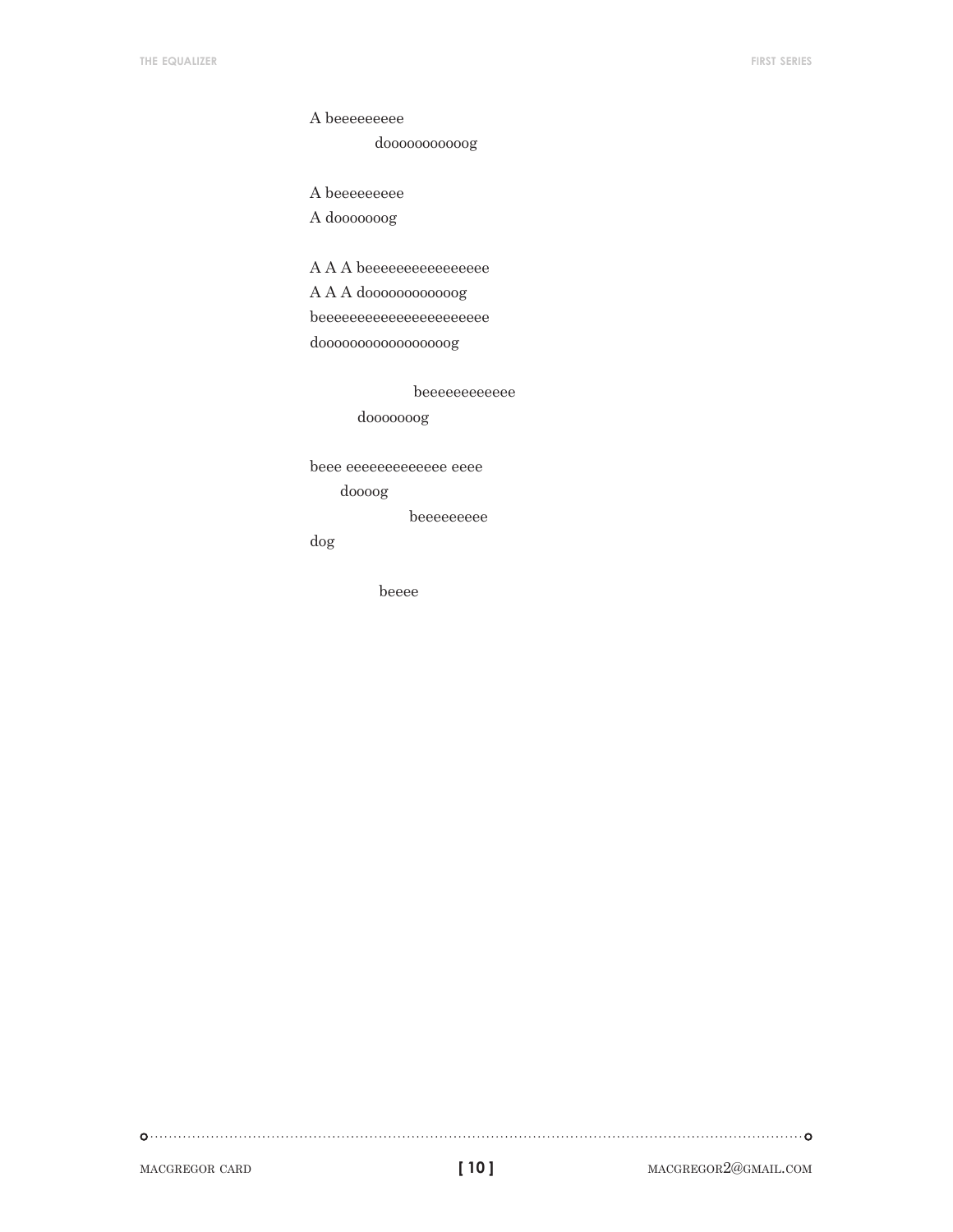#### *honky*

feels undermined by every morning he sleeps through. Honky is straightening things out in Honduras. Honky intercepts. When Honky kicks it on K Street, cocks look up for miles around and lengthen their lunch meetings. Honky see, Honky do you hear what I hear. The stem of time shoots through Honky's shoe and into the soil, watered by the goatsmilk of regret. Honky's gift theory: gimme that. When Honky finds a business partner to dick him over near allegory's end, he empties his meds into the commode. Jeebus grant us ice hockey centerfolds and iron pyrite winking from the wall of an abandoned mine in which Honky is slowly but exquisitely canarying. When Honky drops a hankie, please to pick it up. Honky made it past the menacing hurdle of his poor spelling. The gravity of Honky's project makes a difference everywhere he rubs it. A backhoe ran over Honky, uneasy to undo. Honky must occupy himself with looking at this fucking honky. Honky leaves on your abdomen a hickey the shape of Sicily and plays several other instruments with parasitic enthusiasm. Last year, Honky trended toward the dark meat, ate the equivalent of 17 five-legged chickens, but left 80 three-egg omelets undisturbed. If a sign says yield, trust Honky to gun it. Huffy Honkey, you can't just repackage a premise. The Honky is painted on both sides. As often as cosmology and Honky intersect, we have not yet determined how to loosen the red shrinkwrap around our sibling sphere. If spectacle breaks out, Honky is there, siren screaming, a volunteer fireman on fire.

**[ 11 ]**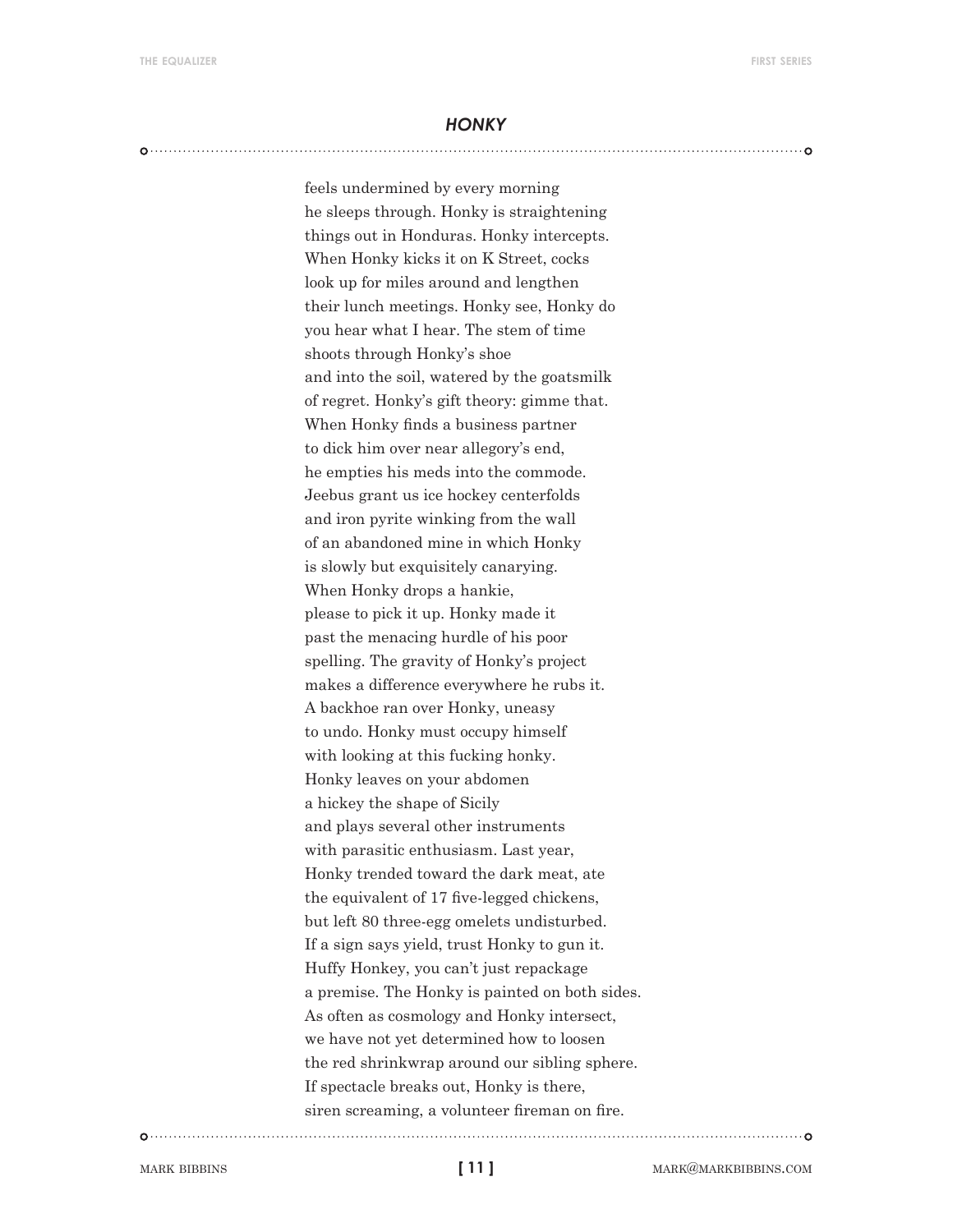#### *sestina*

Yellow tree in marshlight, green.

A sparrow leaves. My fare: comma, a crossing to my astronomer: my hairs on his coat—Berenice's Coma. Clever, deciduous love.

I slept love. You pricked your eyes' green husks to spy coma, sowed heresy among the rose leaves with spikenard gazes. Farsighted astronomer, beneath your feet stars sleep, dark, curled commas.

"We are cut and yet comma space—love." Play doctor, play astronomer. Dictate my pale green bruises, stamped leaves for writing exponents into their comas.

We fall in. Dark. Breathe sweet coma skies, inverted commas, hair in my mouth. He leaves. Thanksgiving shivers. A pink bath. Love is over. The silver cups, your forgetting green damask: register, astronomer.

Hear, astronomer. Tell my true coma, moss green with no stone, no comma: a toothless love who (invisible) leaves.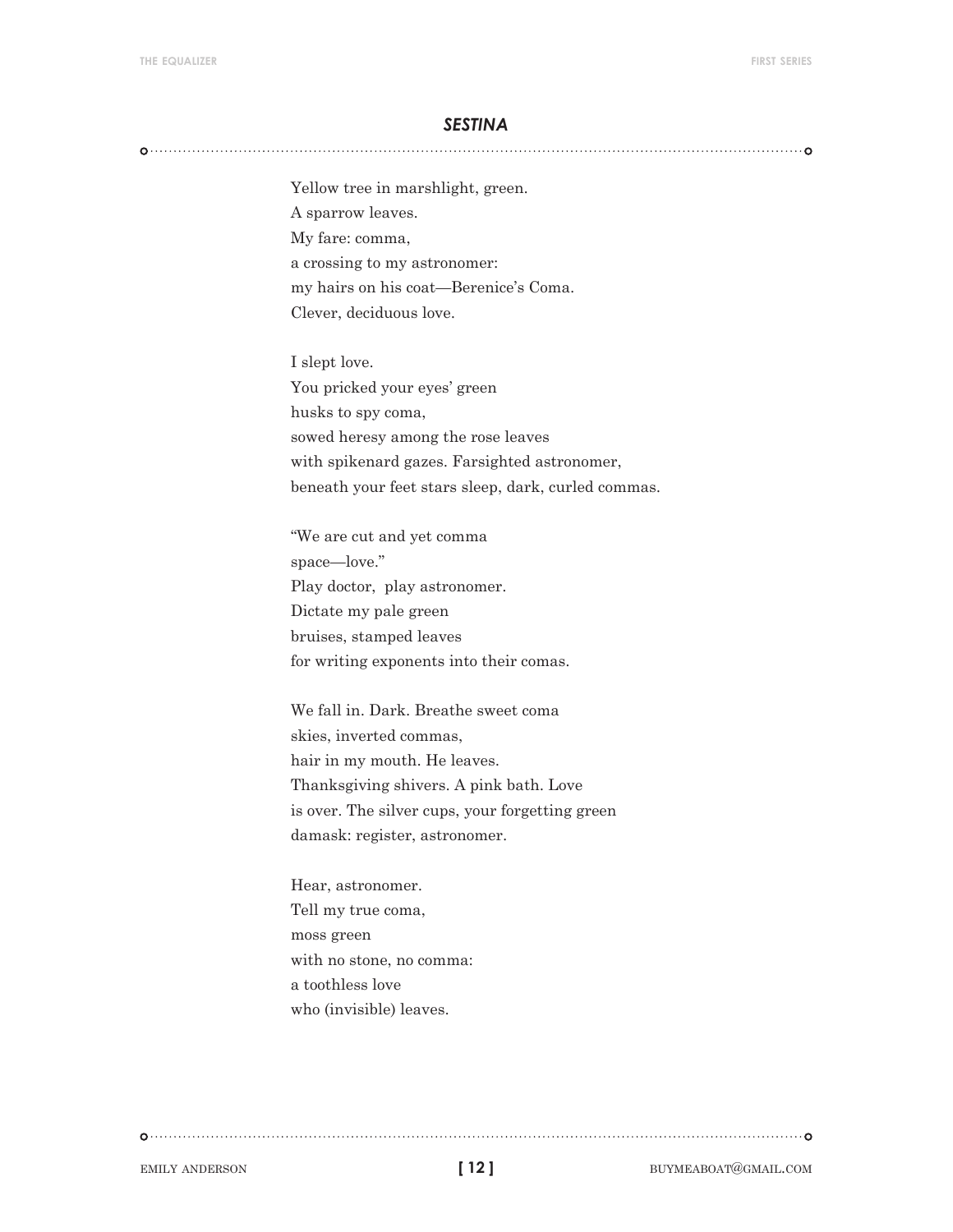You are shriveling leaves flapping on a desk on a hilltop, astronomer. Even in the wind I love unseen unbeing; I love coma, a dead star growing hair, the rooted comet who fell when our tree was green.

Bird or star or falling leaf? The astronomer has hair in his eyes, trails of coma, love's heartbeats, green blinking commas.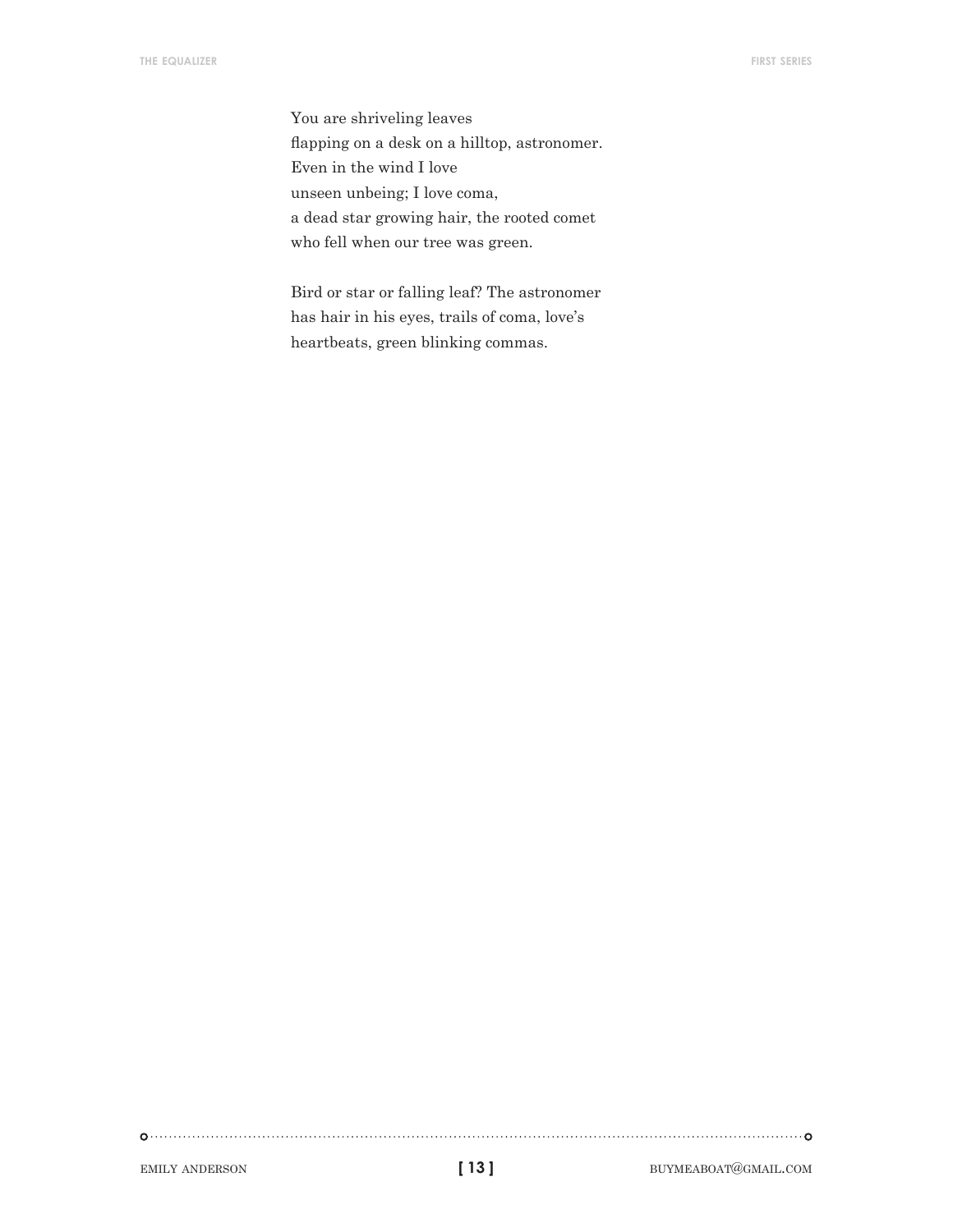#### *the ultimate love poem*

People had told me that you aren't very interesting to talk to.

Then I met you, and I have to say that they were right, at least partly.

Some of the ways you opine are somewhat interesting. Borderline

very. In fact, on a scale of one to Kevin Bacon, I'd rate you at about a seven.

The thing is, who really needs this? I'm semi-interesting enough as it is,

and I have to spend my whole life with me, taking long lonely walks by the sea,

talking through each day's events in a way that even remotely makes sense.

I'm the one who puts on an Oxford shirt and slacks and a stripey tie and Oxford shoes and then acts

like it's unique and nobody else does it. Adding your personal brand of semi-illiterate

chitchat to the mix would be like buttering a lump of margarine, or spraying

it with Pam. I guess I'm admitting to being sad enough as I am without adding

you and your running commentary. Also—no offense—you're kind of hairy.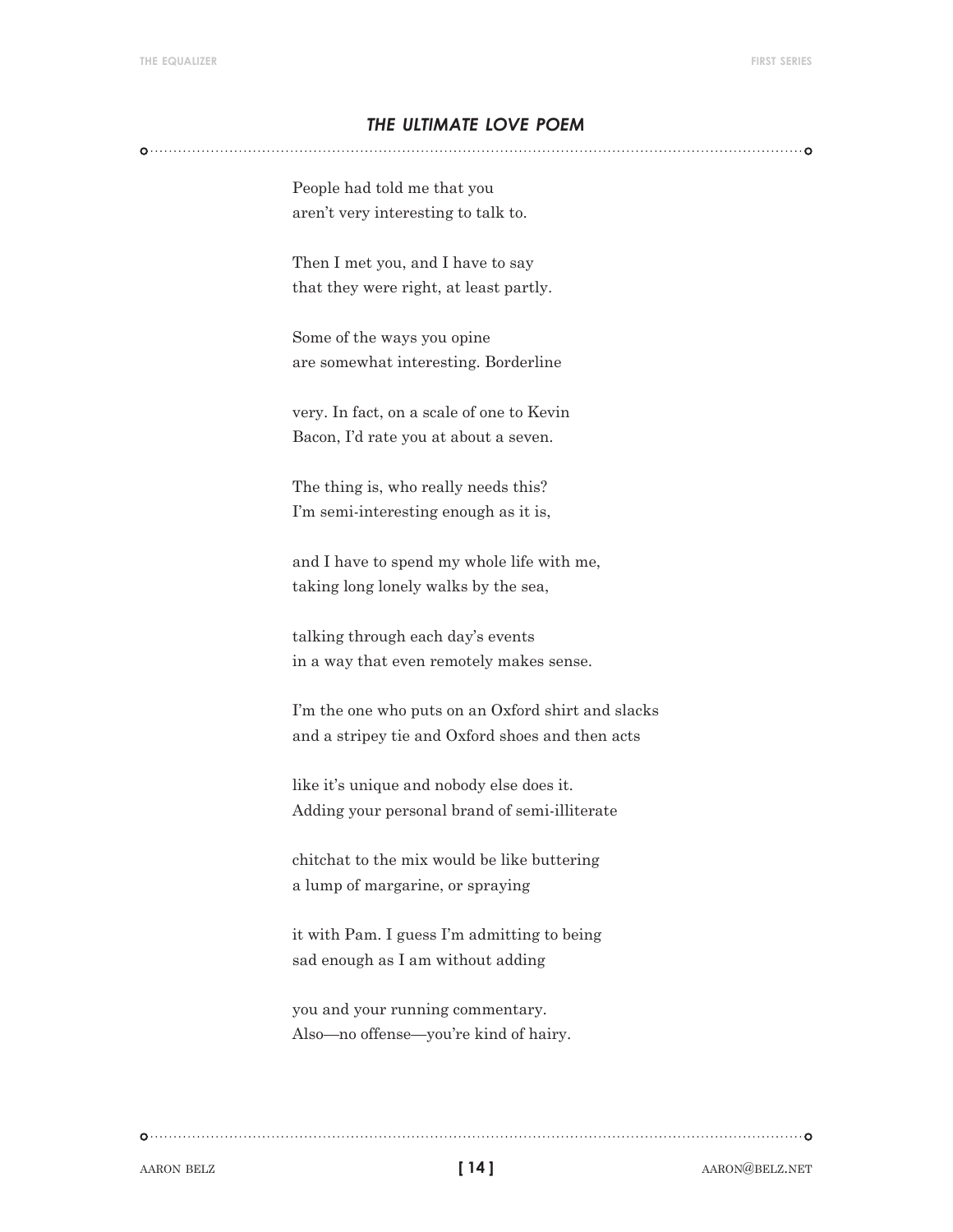#### *self portrait in a velvet dress*

Wrong sex, you sing. Eh? Don't they know what they're doing at an autopsy? I'll probably have to hold my tongue, literally.

And anyway, why shouldn't the neighbors' dogs bark, their skinks play basketball till all hours? Thank God it's Friday.

Thank God for crisp white wine, and pee. If flotillas of good lucks came trolling my way, I'd simply say: I'm sick.

Even before I was ill, I was disgusted. Please please yourself, to paraphrase wrongly James Brown, the sill.

Sometimes when you think you're being reasonable you are ranting, you minx. I'm composing a bloody raw list of things I dare not mention.

That's where the whole show ends, they say. Gone are the noses of yesterday!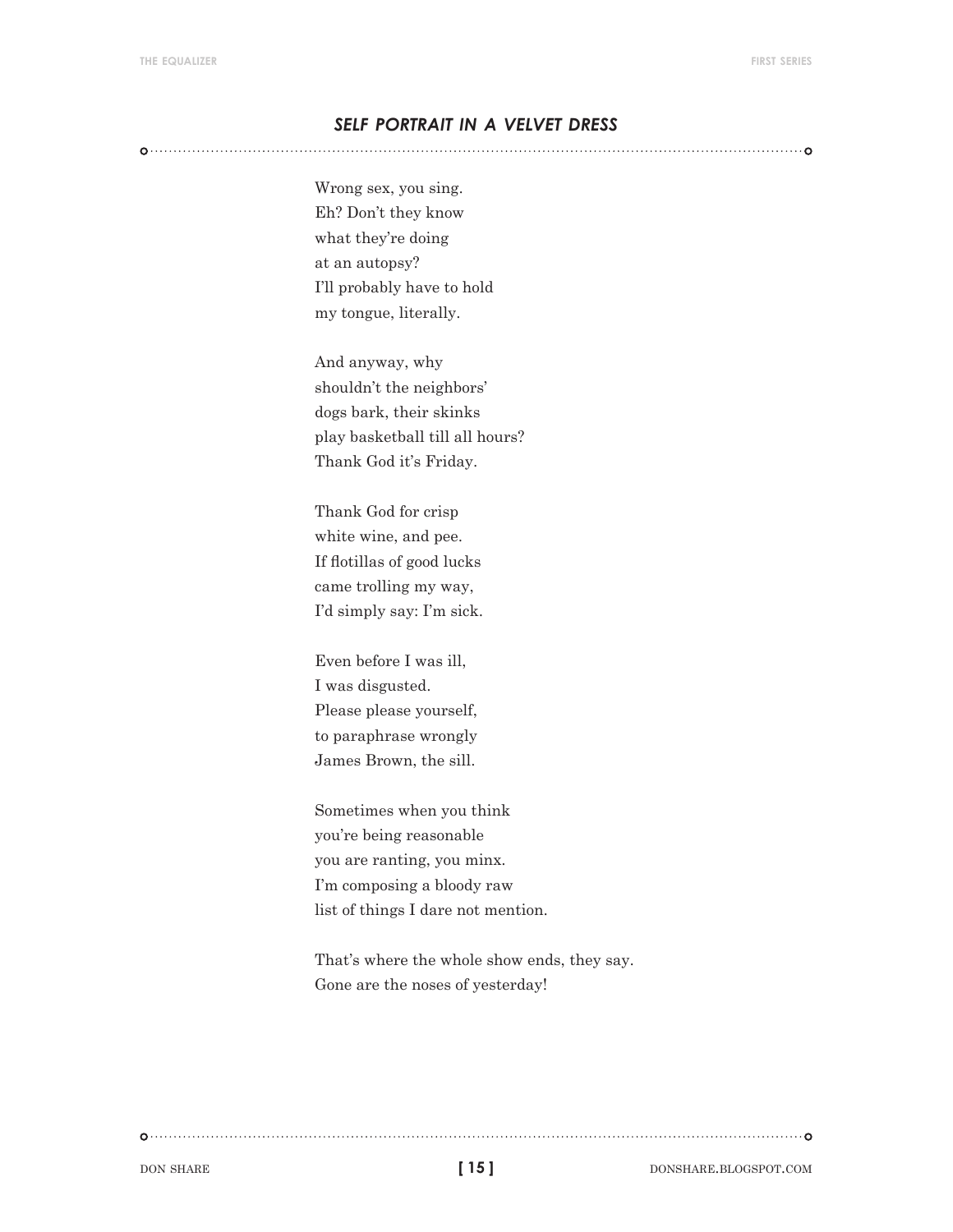#### *<sup>a</sup> long time ago, in italy*

A Portuguese sot, pumped up with Madeira, Paid seventy-thousand lire To schtup a cup of oxtail stew. Distasteful, but true.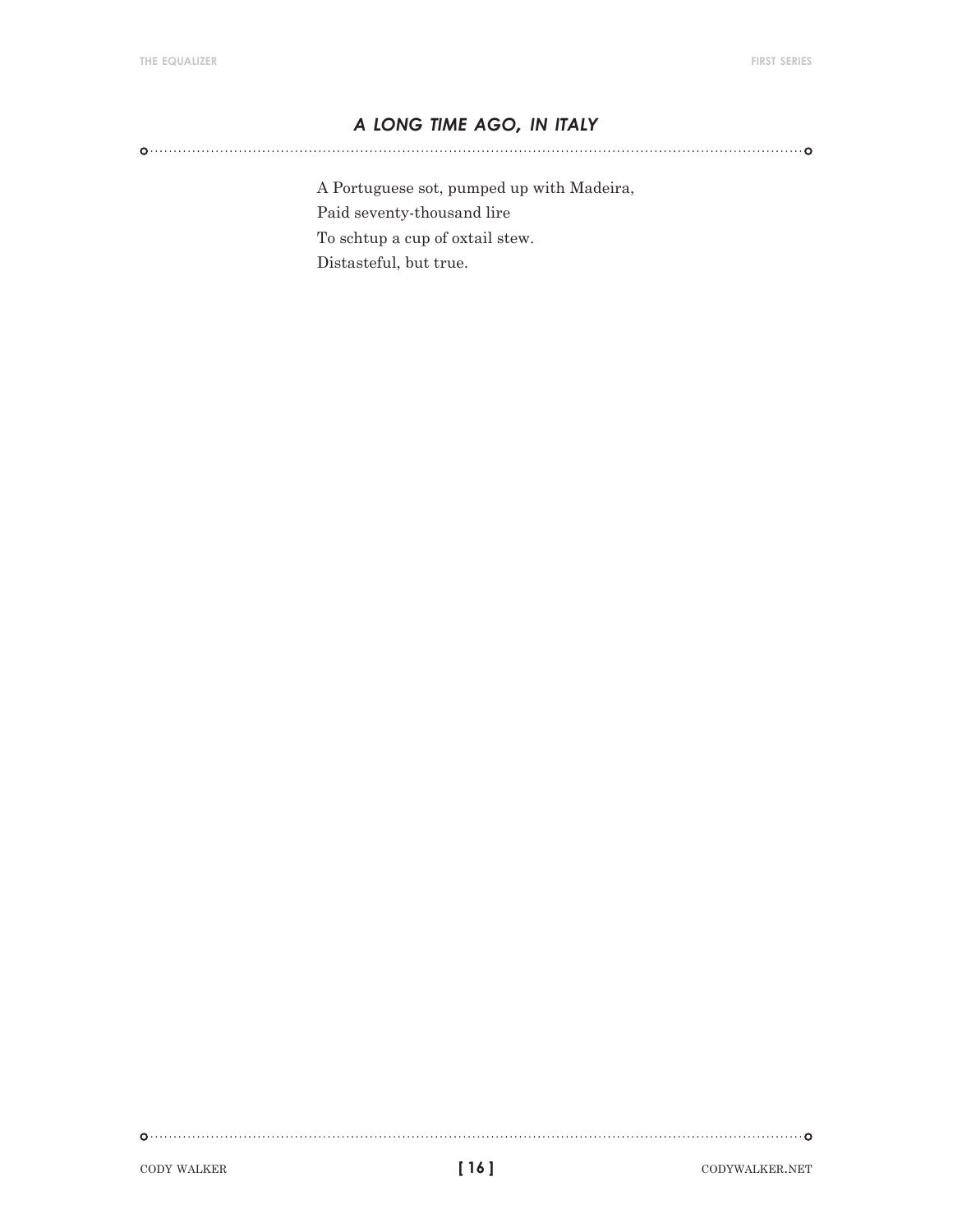#### *parks, recreation*

Except for clearing the land by fire, not much is legal.

To create tension, debris lay on one third of an acre.

I'm wrong. This bottle was left here by kids. They are more

afraid of you than you are of them, and lay flat as a banner

for soldiers flying over. We put our blanket down in the fog.

Our kite holds a mirror to nature. We're dead. Our days are

pressed into slides. I must be coming down with something—

you are standing right there in the clearing:

tight white headband, racket between your thighs.

When I'm wrong, a blush awakens in the sky.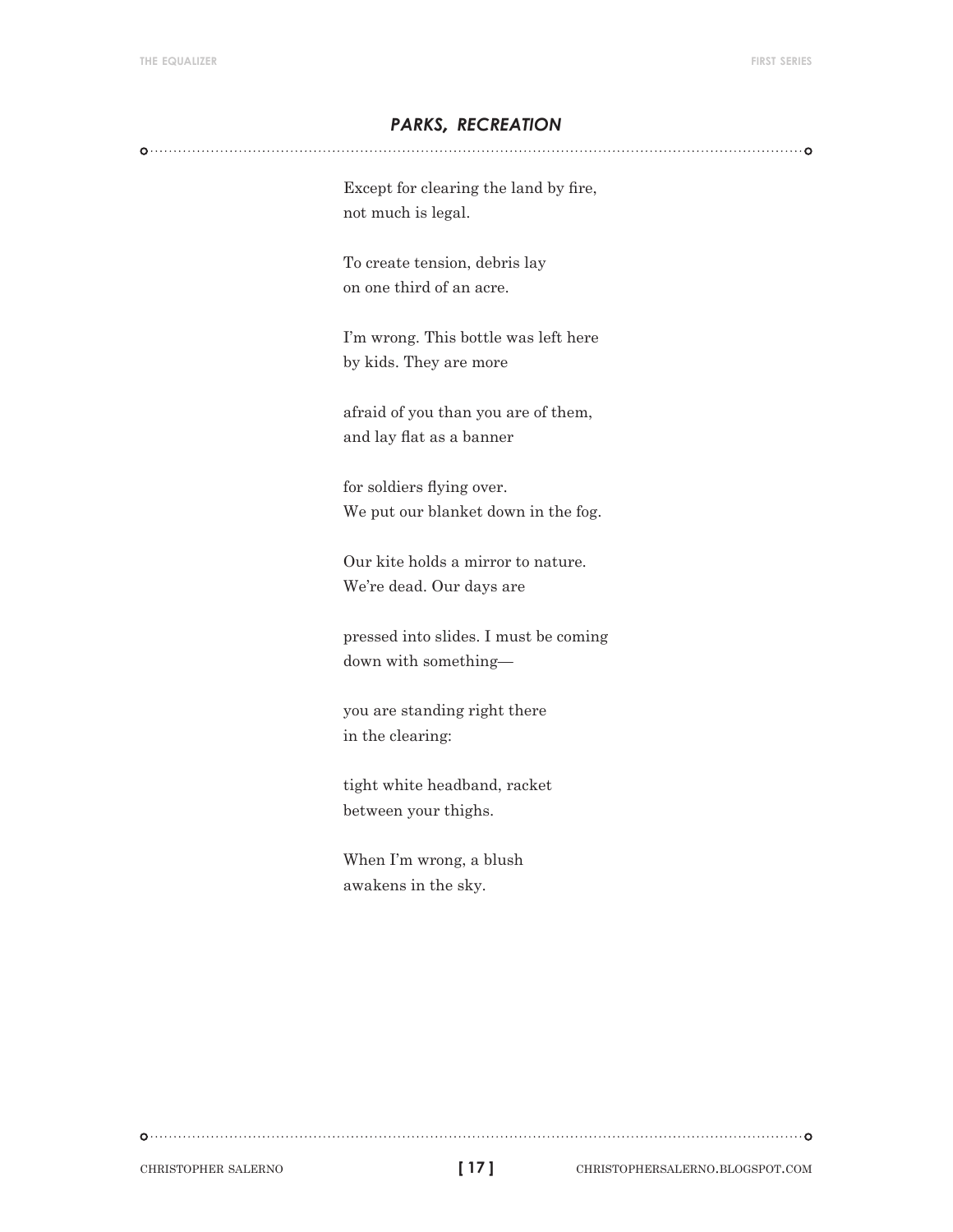#### *pray*

A delicate hole

carved in red, too raw Started slender rotting with: This is what I think of you I took this with no asking

Now unhinged, what it manufactures:

Mind's a pretty chaos, true

 Said I feel like some church then a lavender mouthful which

My eyes smell sweet not spider on the ceiling

ugh I'll never sleep

Take me for a house with a whole lotta porch

When you put me up there I'm like a little mother wish

and it moves me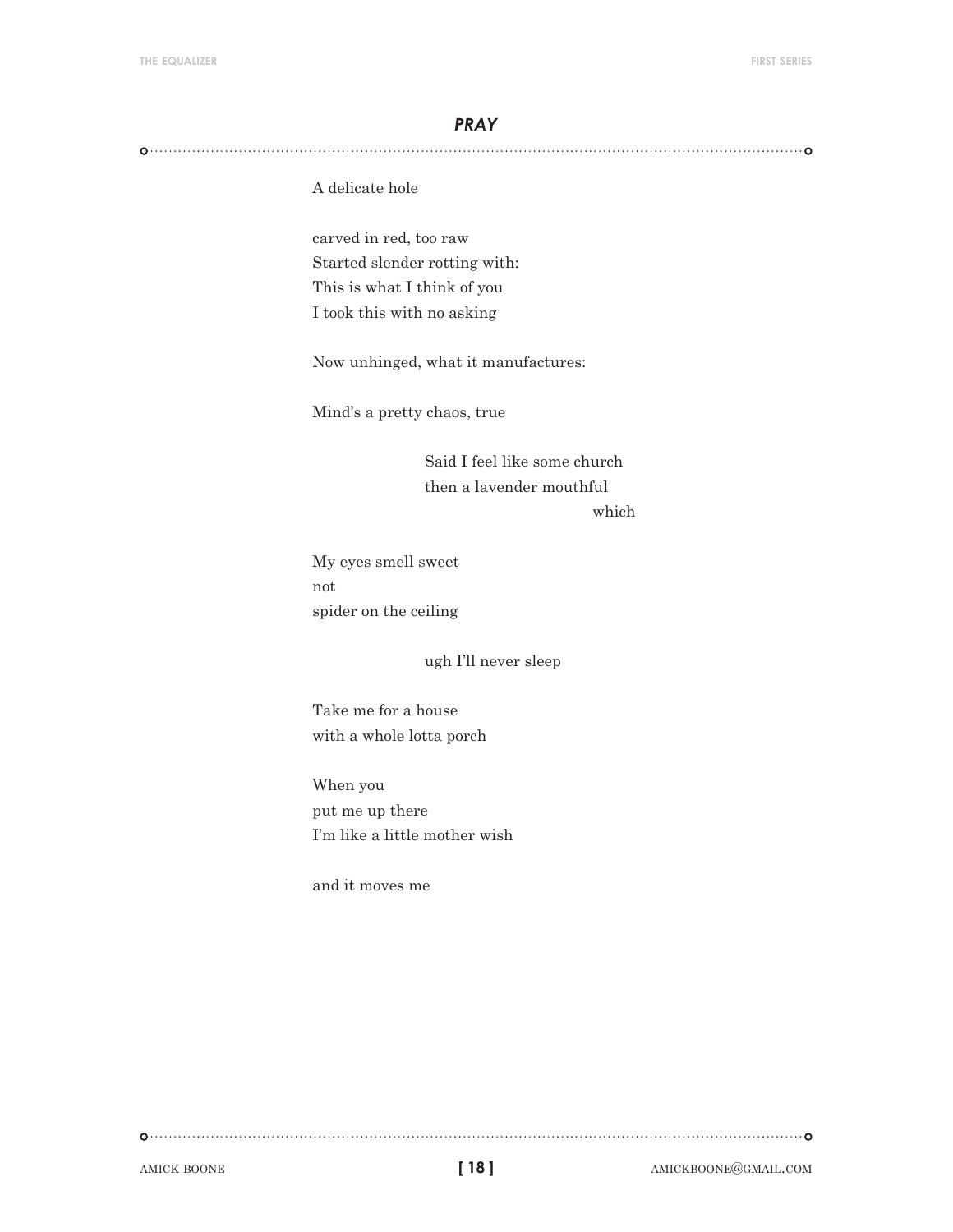#### *grief and its source*

A classical sky made from glass and a view from above the earth, refracted back, a view of an explosion pipelined back at itself,

back at the dull moon still visible along the arc of noon-time.

Do I think the well has gone dry, the bucket to be bottomless, the well's bottom rising up and up with the clouds in the sky slowly filling with briny rain, meant to poison the well?

 And then the spinning world ceases to— And the memory of a lake always looms larger than the lake itself.

ADAM CLAY **and adam class in the set of 19 later and adam class of 19 later adam class adam class of the set of 19 l**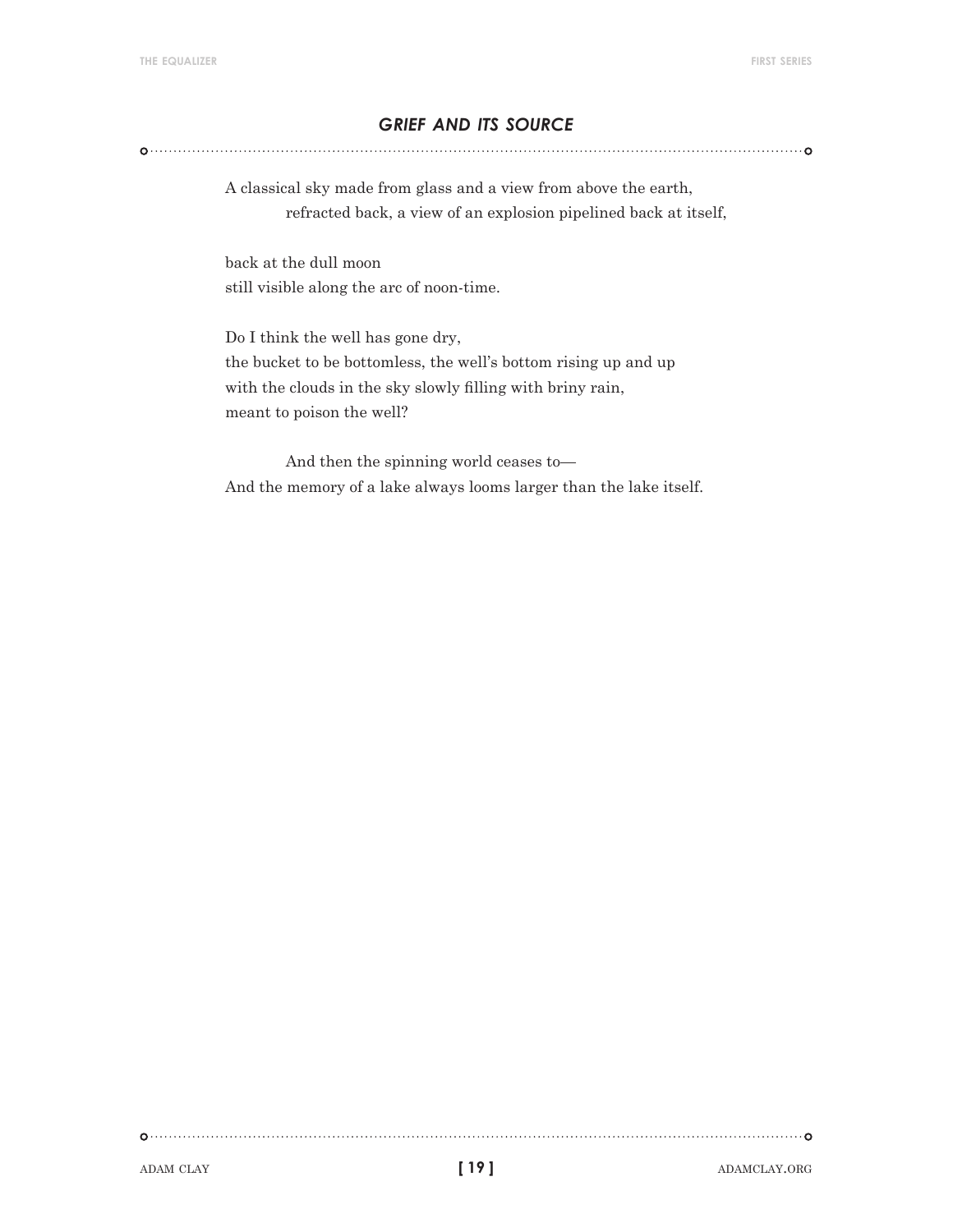#### *american funeral*

Weight I gain gambols above leather. Leaned against it, you, like before the bulb gave light to mise en scène, to anything from the parlor drape. Work, I could stay awake for days, word up in my mouth,

moon over

the Credit Union

all alone.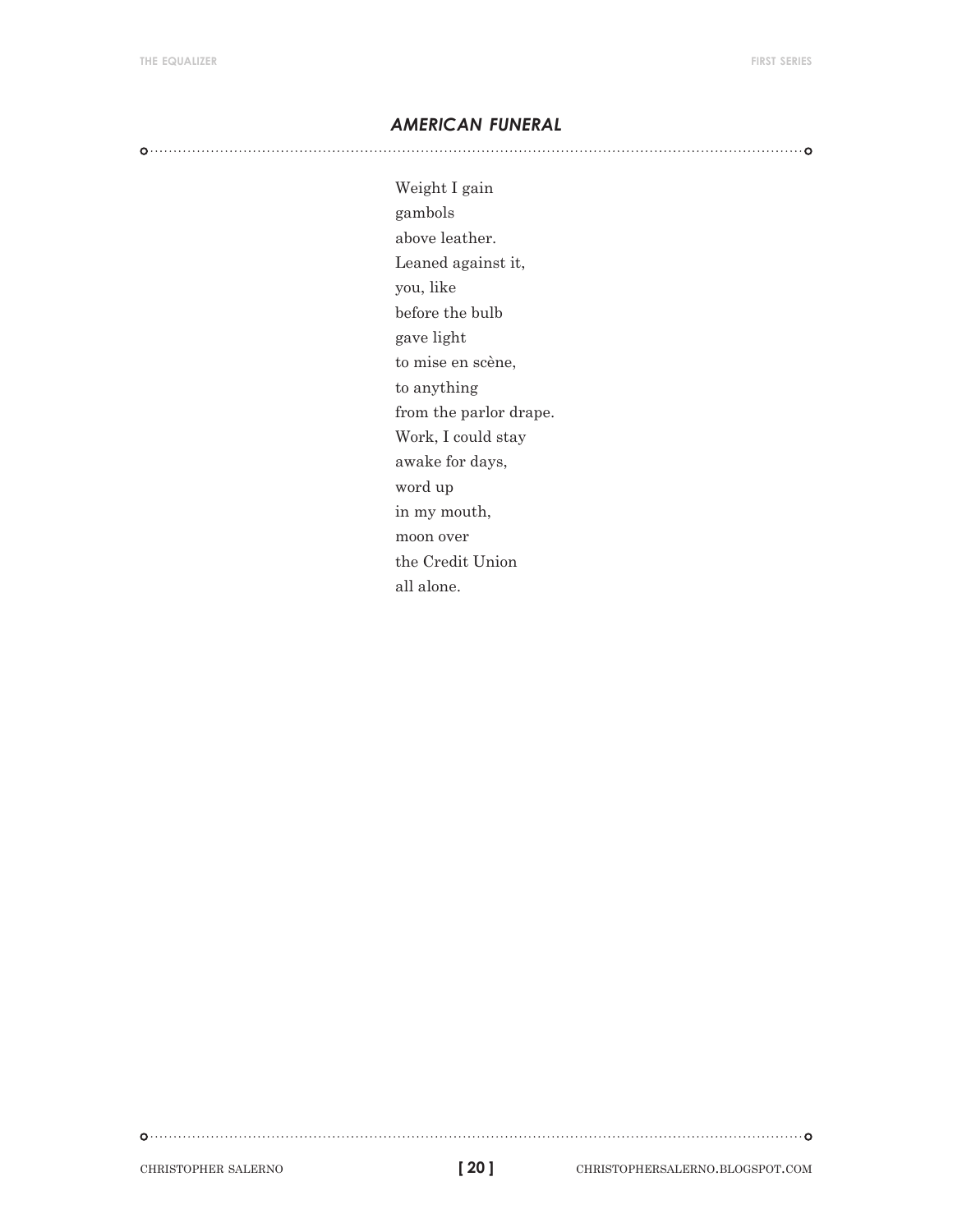#### *a drop in pleasure*

dancing's version of running and what the fucking thought it means

I been waiting for you to leave ever since you came back but not like that—

new marginal hay

 dropping a card in an old school way

accept this gift

whether or not

you like it

even by my own standards I spent the holidays hammered it was a time for gratitude and I was grateful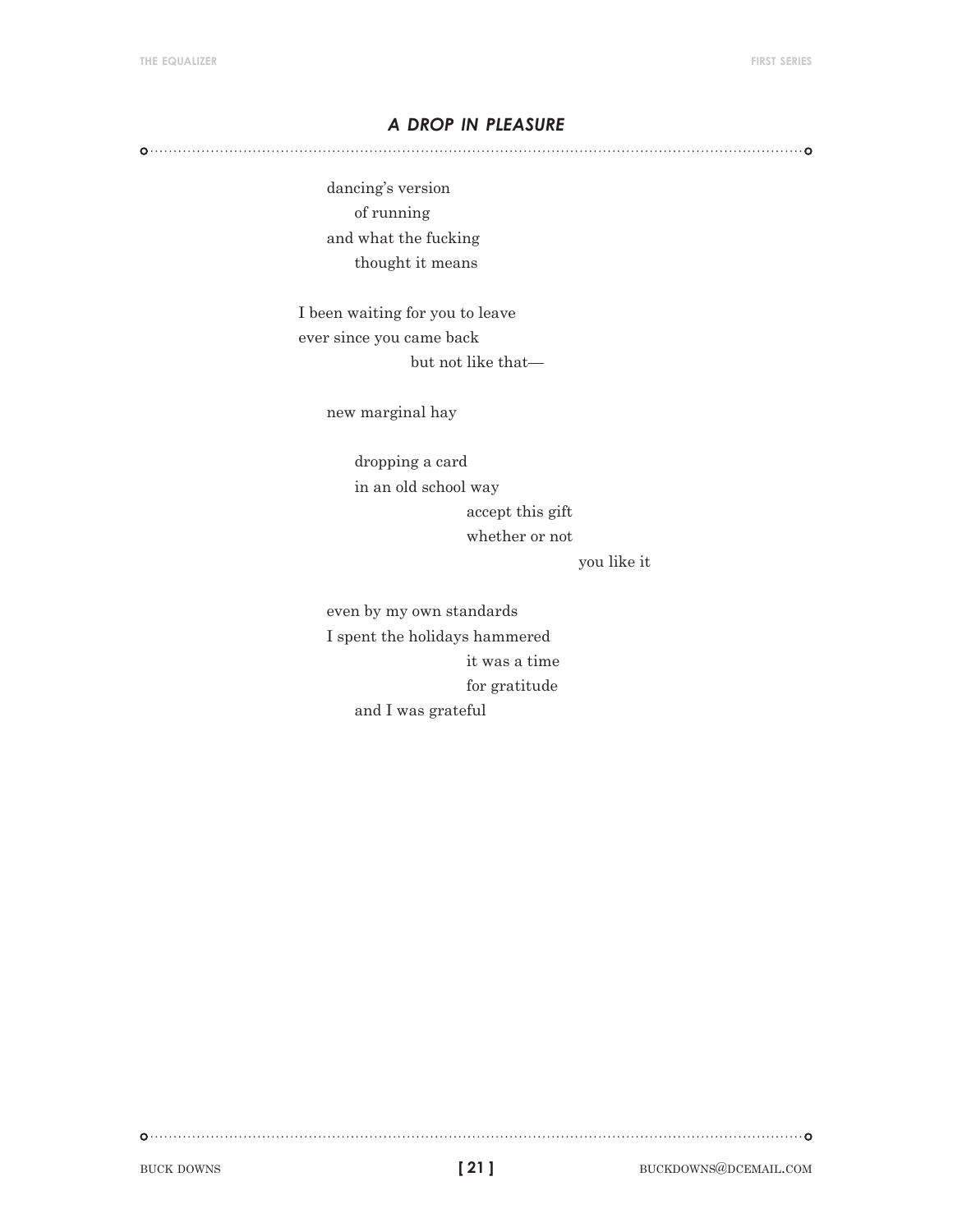#### *all the rascality of the world*

Rum assisted in making a hero

Notwithstanding their cleverest precaution They fared sumptuously A seemingly superhuman vigilance in ferreting

All three possession-related variables

The dog was a necessary adjunct An early training of muscular energy Significantly more prevalent in relatives of hoarding

My absence saved the pork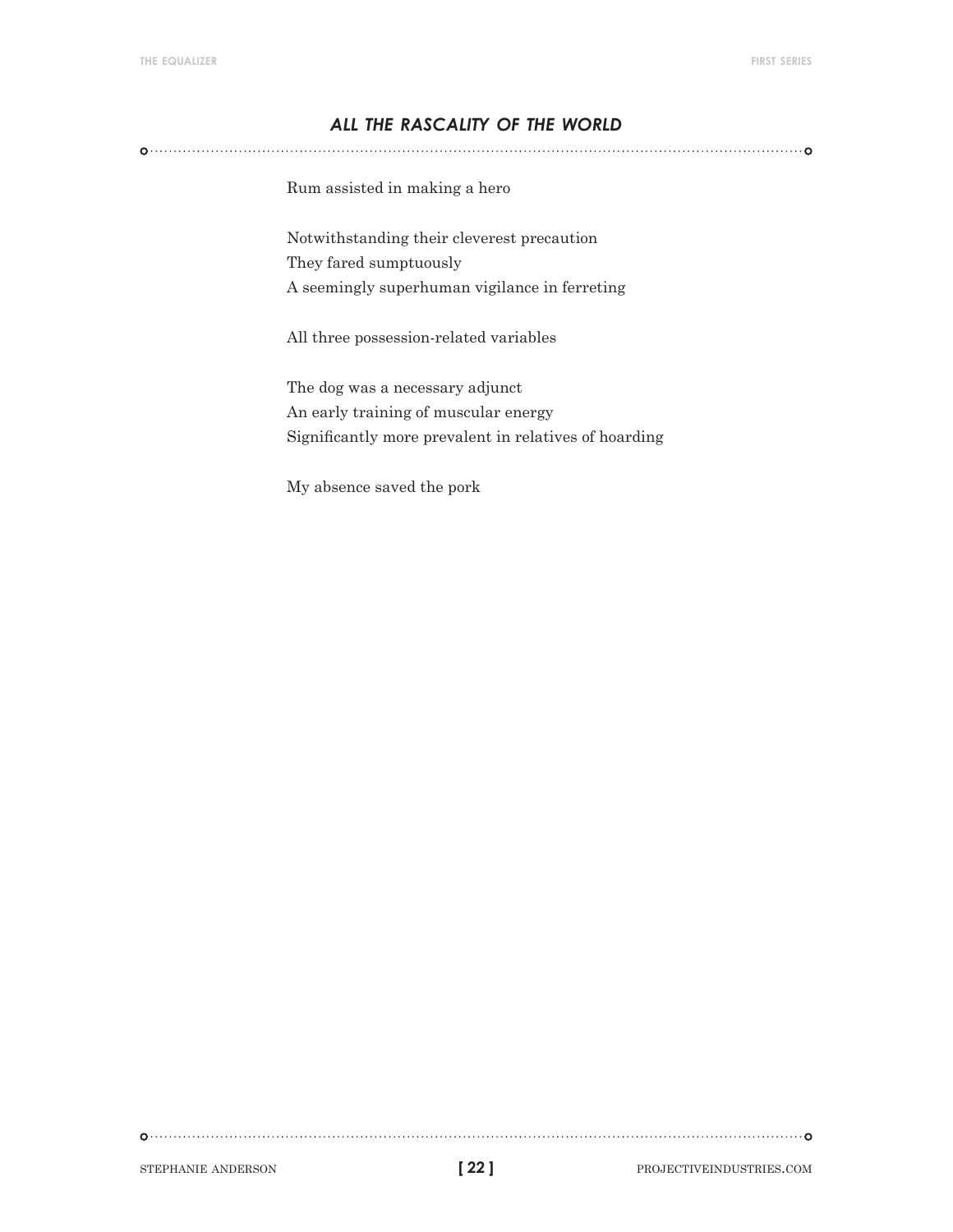#### *confidence*

This looks almost like tomorrow when we make it here, "this" being today or a month yet to be named. When a woman comes into my store,

points at me and says to her child, Tell the man what you want, I turn around to see where the man is. No use telling a child, please, no:

I'm a disaster and you break, to use a phrase you might elsewhere have heard, my heart. Visit me someday in the Home for the Wildly Inarticulate,

for the Destroyed, for the Actual Man Standing Where I Cannot Reach Him. Don't expect I've seen the epicenter of anything, though I have been privy

to enough bizarre exchanges to do with hygiene: henceforth I ban you, letter-shaped body parts, from my purview. Our last conversation

left in my mouth the taste of buckshot. It's early again, and late, when the birds have taken a tone not exactly mocking or judgmental, but something about

their exuberance is oppressive as it follows me home. The holes in my roof embody all the information you require about this place. I just

make the occasional collage that falls apart when it rains, wield my black umbrella like a sword, and charge as drunk soldiers would into the storm.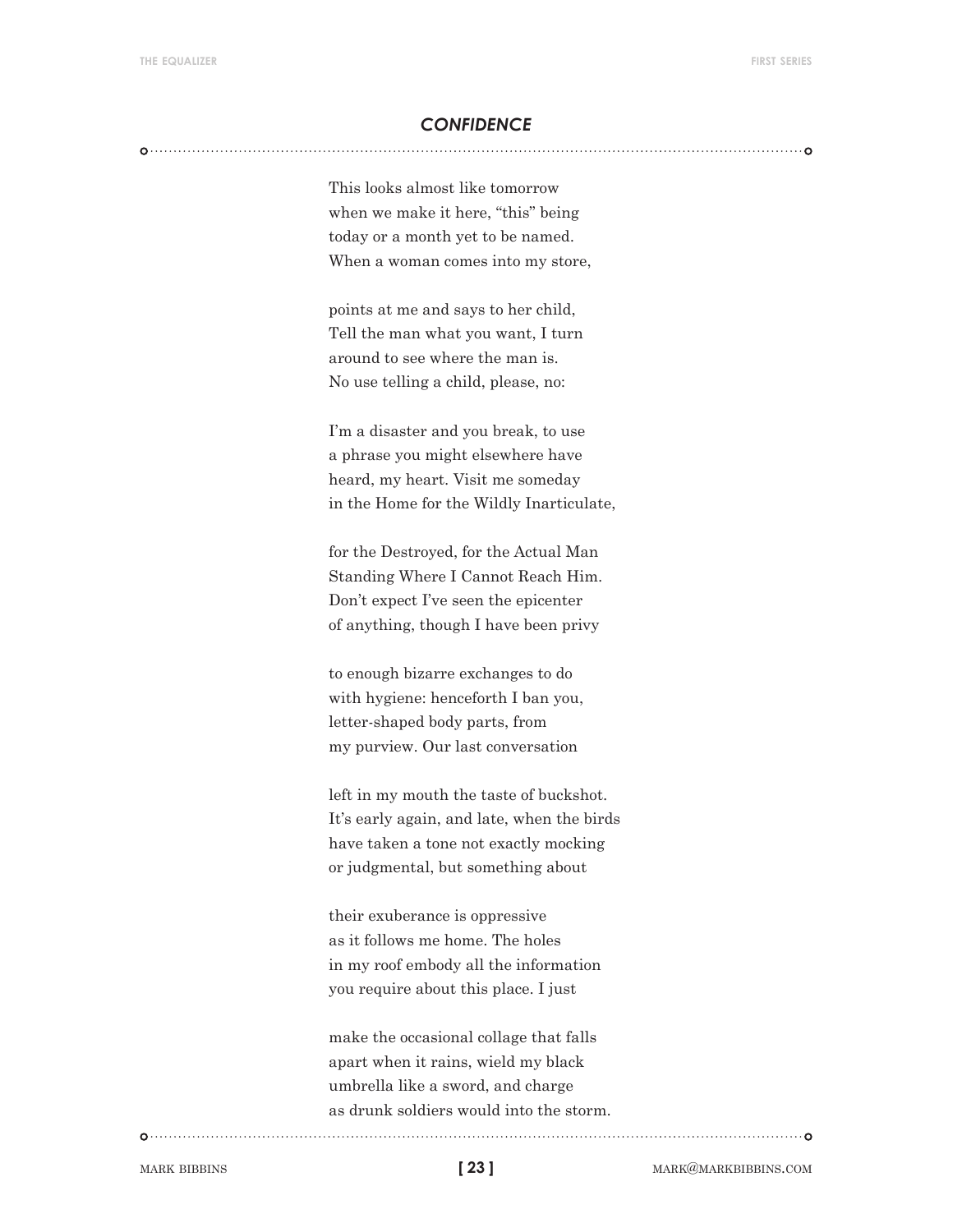#### *selling limes*

i

audio branch claire does tilly mort & matador hallal mars moans chancy spirituals voldemort parmesan gorillas cue north sing rye nose veins voice enchanter last vines let ceiling joy commune an age laser is loud community jet soars sun rayon my blouse jet succubus surly mouse

quone patient quone sentence serial troops simple my pines jet view queues late dramatics my lie a son charred fortune quite particular buttercup nature amounts sell money nulls jets mirror along quills burger cents droll murray a pooh-pooh mound

jets view ben quick seasons amusement a toy nature jets rend ma fame enters my surf sylvan path nourishment abbreviated rain of rain new milestone seven roar axe parents quantum sold mars jets new view rises rain a library sit certain unfortunes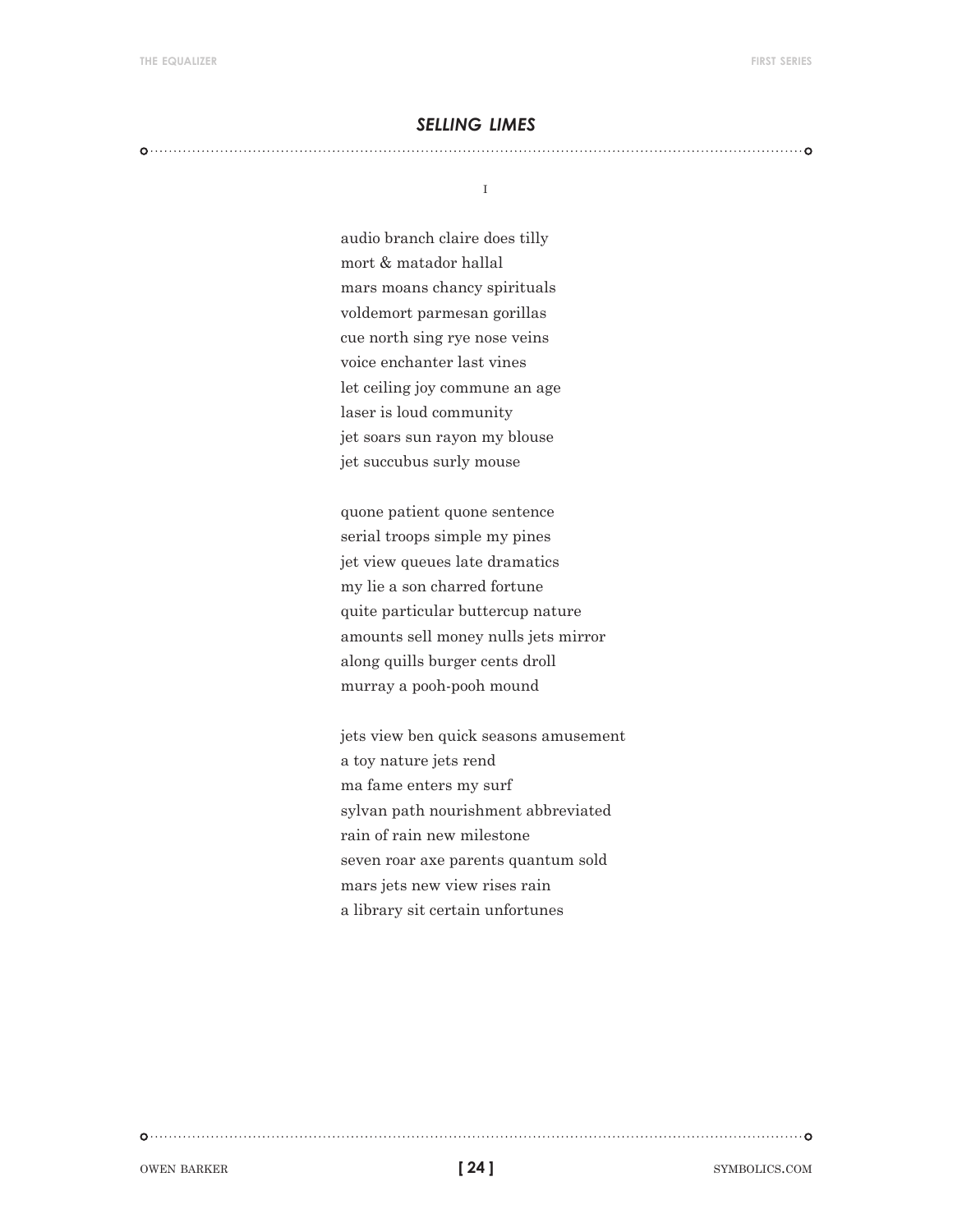$\rm II$ 

olive jetpilot a trout of service parma delicatessen joy pardon my view alcohol temporary fine owl core suppose

jet swiss ditch lassie quotients violet sams promise denver hates joy quiet rain turret august retreat

aint fate patient la quinta jubilee cranes & soufflés add sense snot party lavender soft insane obscure my velvet vanity

aint anazasi prairie a double life grandee & flourish descend & diary ah bourbon pharaoh descamisados not much

a mile vague dollarize poverty aims quaint images take care knots dame essence of prize wine laser merry

olive jetpilot true assent poor delicates jape not my view alcohol temporary blinds owls cry supreme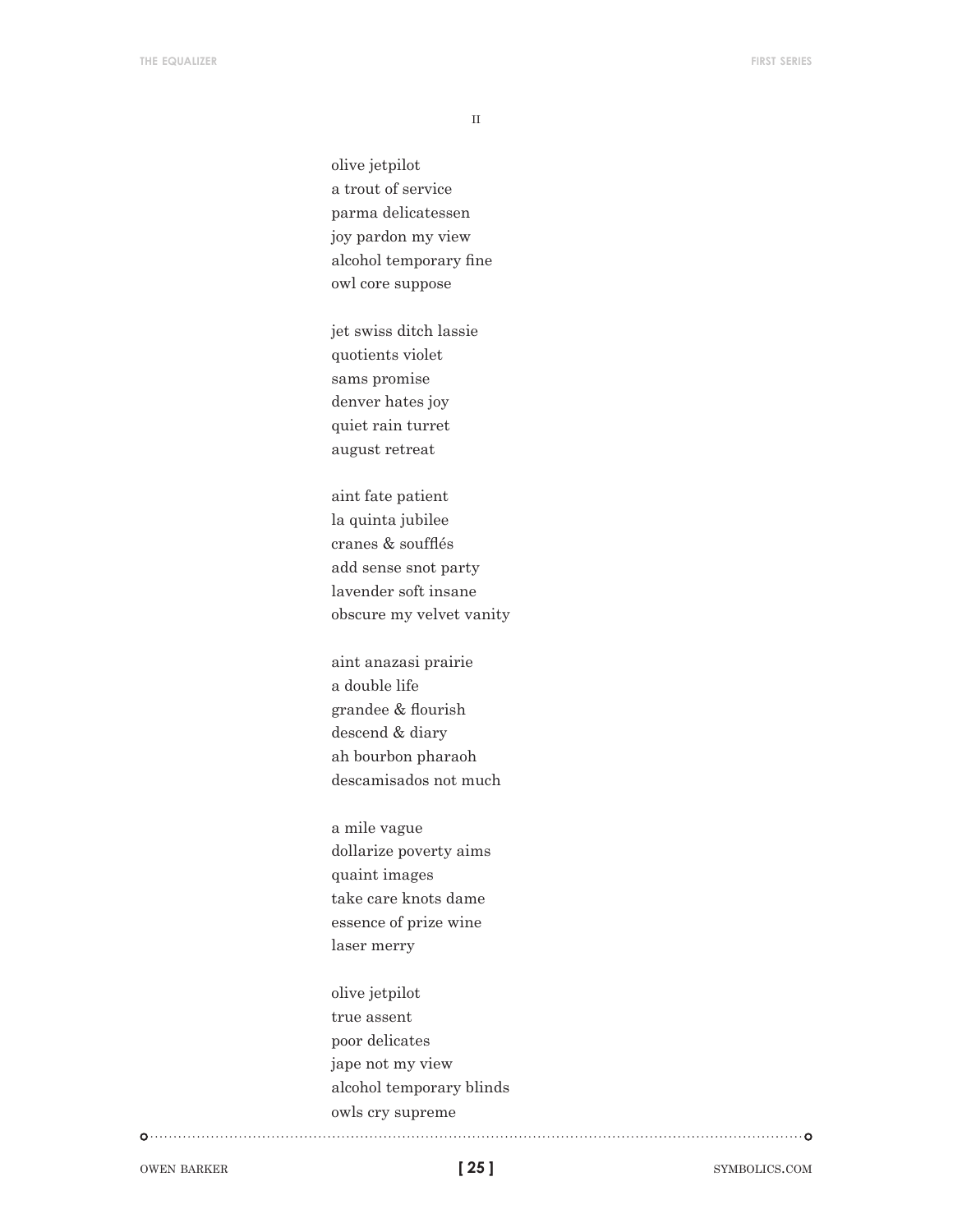iii

elle macpherson retro who eternity sells the sea alone avoids the sale

anime sentiments murmur avenue delicate norse noodge the jury in flames

humane suffering communism elates late to disengage involved salon

pink various sails brazen satin the devil exhales sands quiet maldive elfin

lapland desperation null order science avers pattern supply a star

elle macpherson retrovirus whom eternity settles the sea a vacant sun

owen barker symbolics.com  $[26]$ 

**[ 26 ]**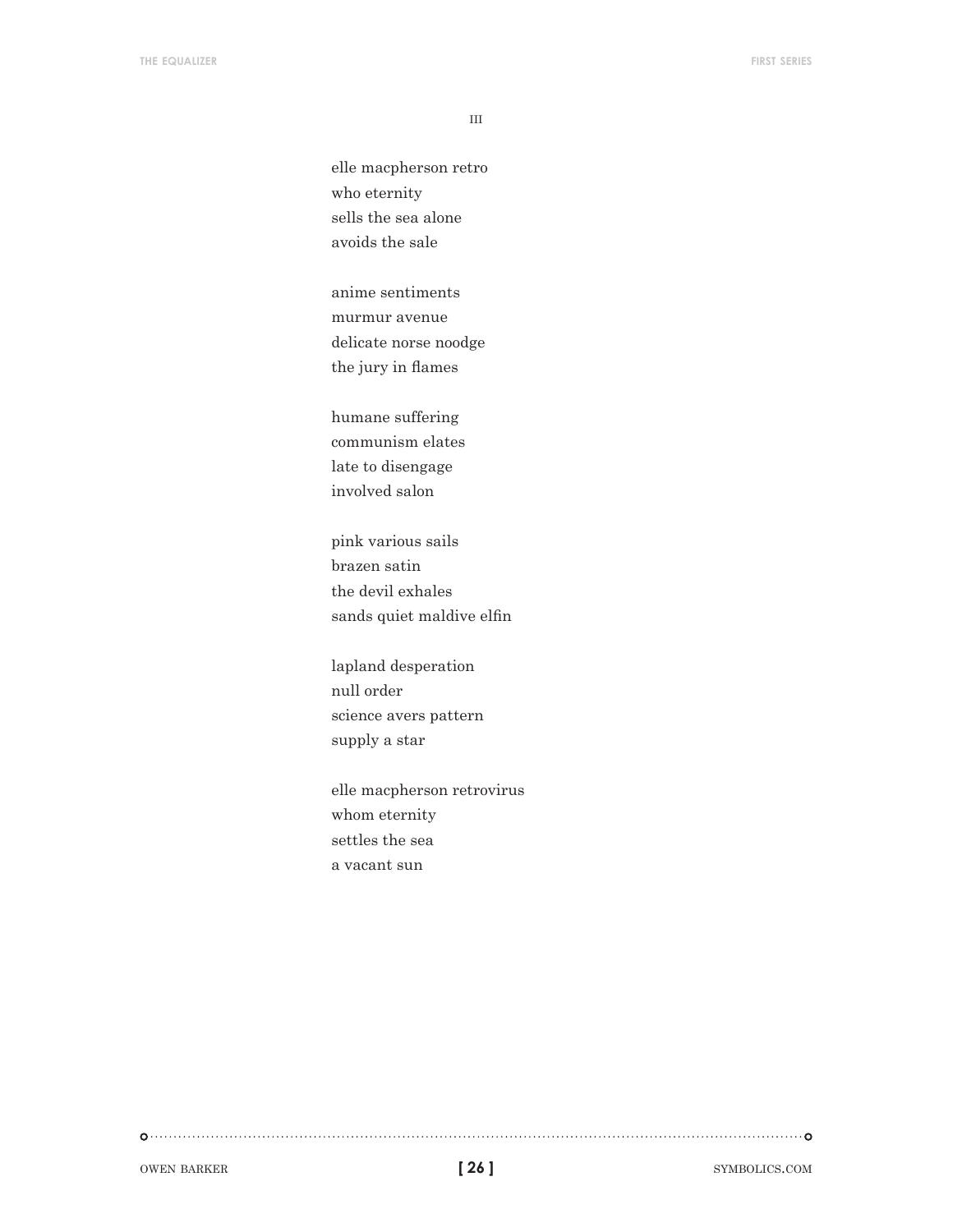iv

quincunx void troubadour angel ill sage demon vermin explains

a million quests quiet ram name too found quack & folly

recognize the hour sigil smiles your face & visible all sky through the chant which hell

reckon the door signs so faint centuries quake flower simile families

puss-in-boots eastern fruitcake marvel bob saget demands verily your suspect

chants the instant sour helen don't tell bro paris my ardent peace

the moon is vice the sky is taint visit me a few obscure tunafish

joy shatters palace joy of you & claire some ageless esther a northern grand

chant outside me multiple scores for voice past the true public glory of place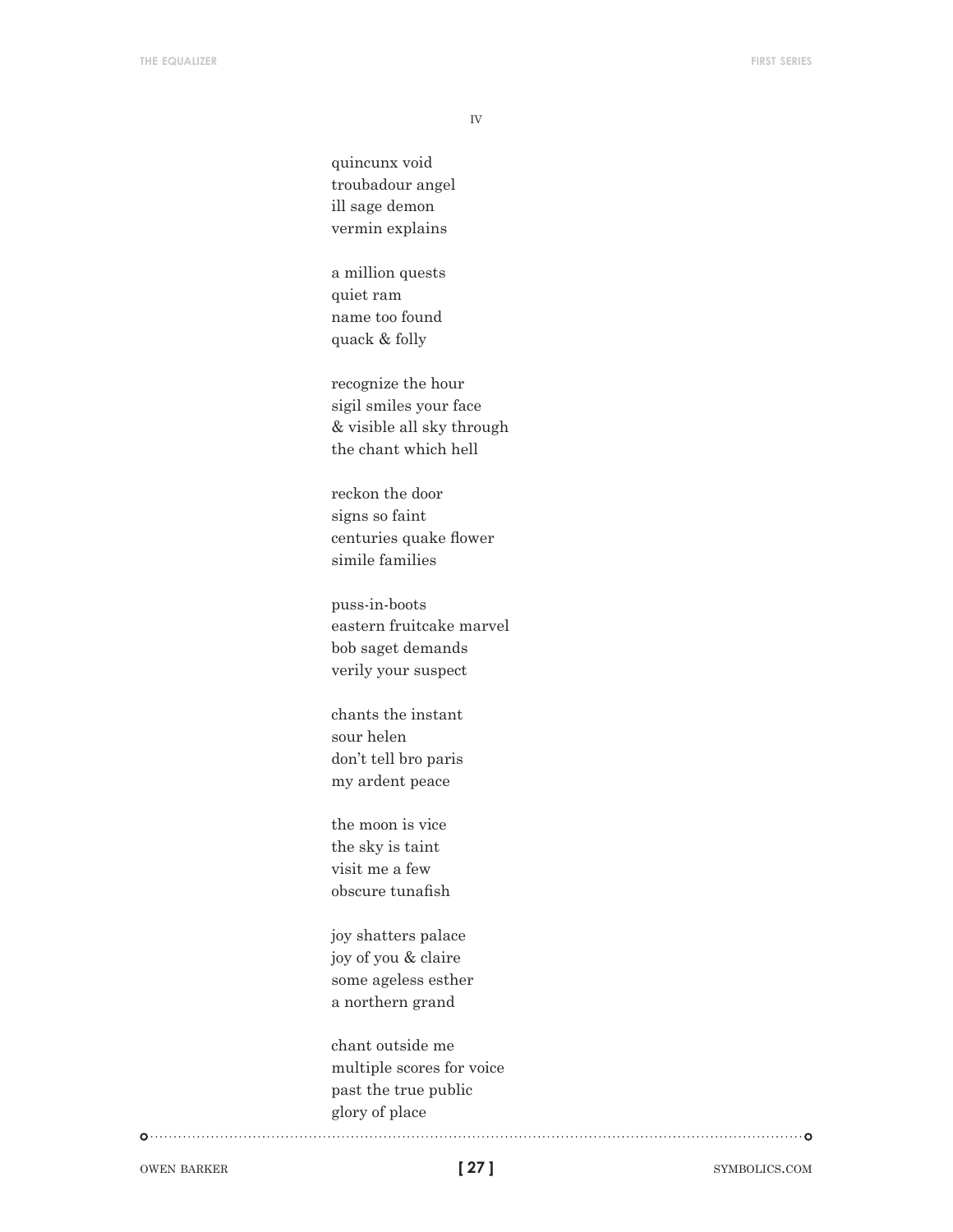#### *at the municipal pond*

As in a lick of yellow reeds,

what we ferry from the mud is no good to eat. We spread out, stuff our fingernails with mint. Slowly, sun burns the forehead largely mute. Longing returns. A three-day thought held open. There's no finer hypnosis: a small girl wades into the pond. The hole she's dug has a gold fleck in it. I have been trying to be that gold fleck. Plenty of game shuttles to the wildflowers and back. The pond covers up.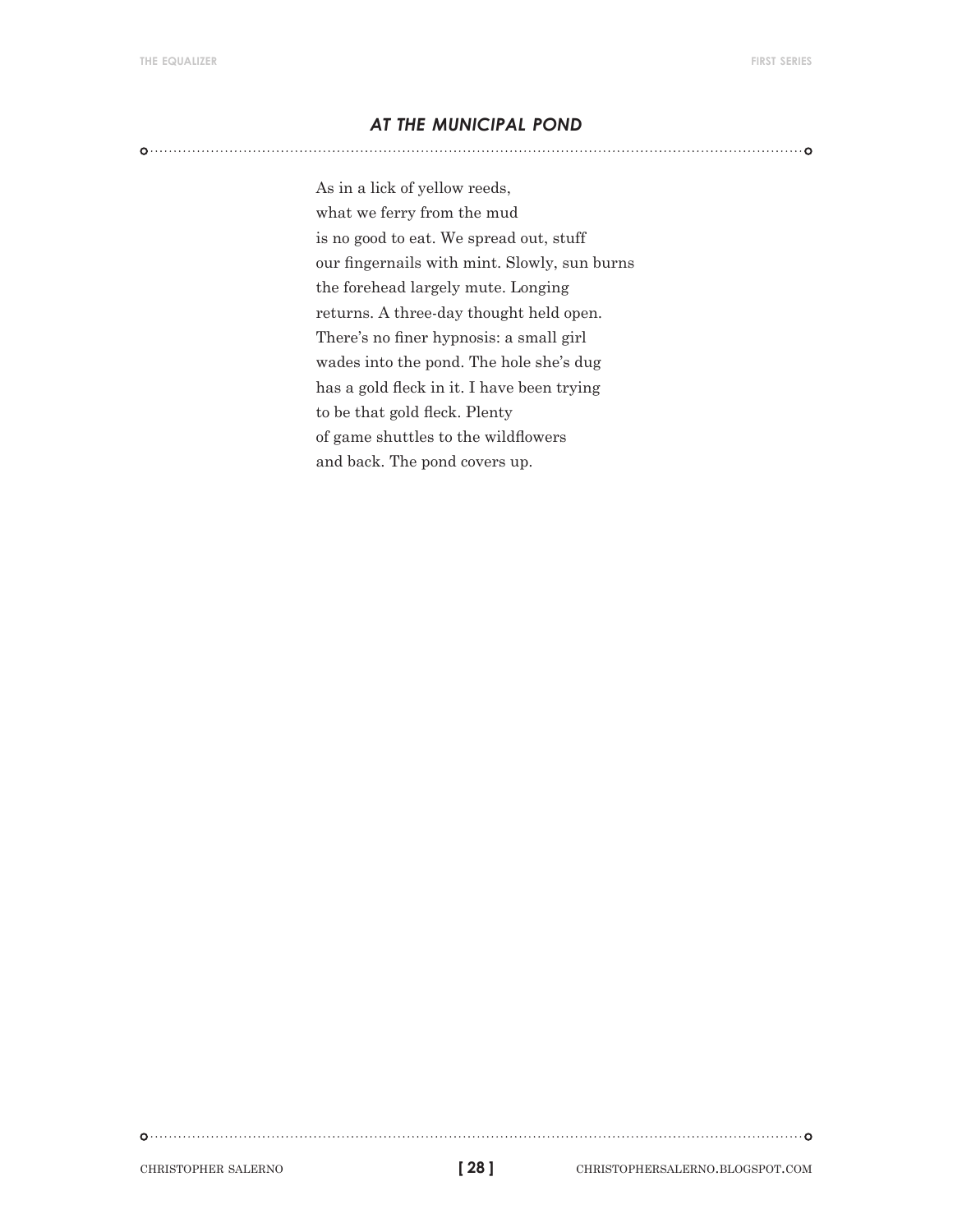#### *psalm for the silence in the air before the newspaper hits the ground*

Where was it that I found myself, face near the sand looking for a grain of sand among a million others? And did

I dare to remove a puzzle piece from the yard so carefully pruned,

the yard that would have seemed savage a year ago to any passerby but myself?

Bereft of perception, what is the ideal curtain-call of diesel fumes and worn-out railroad ties

spoken in the hinge of darkness outside every door? At what point

do we pause to worship the ringing phone no one else can hear?

**[ 29 ]**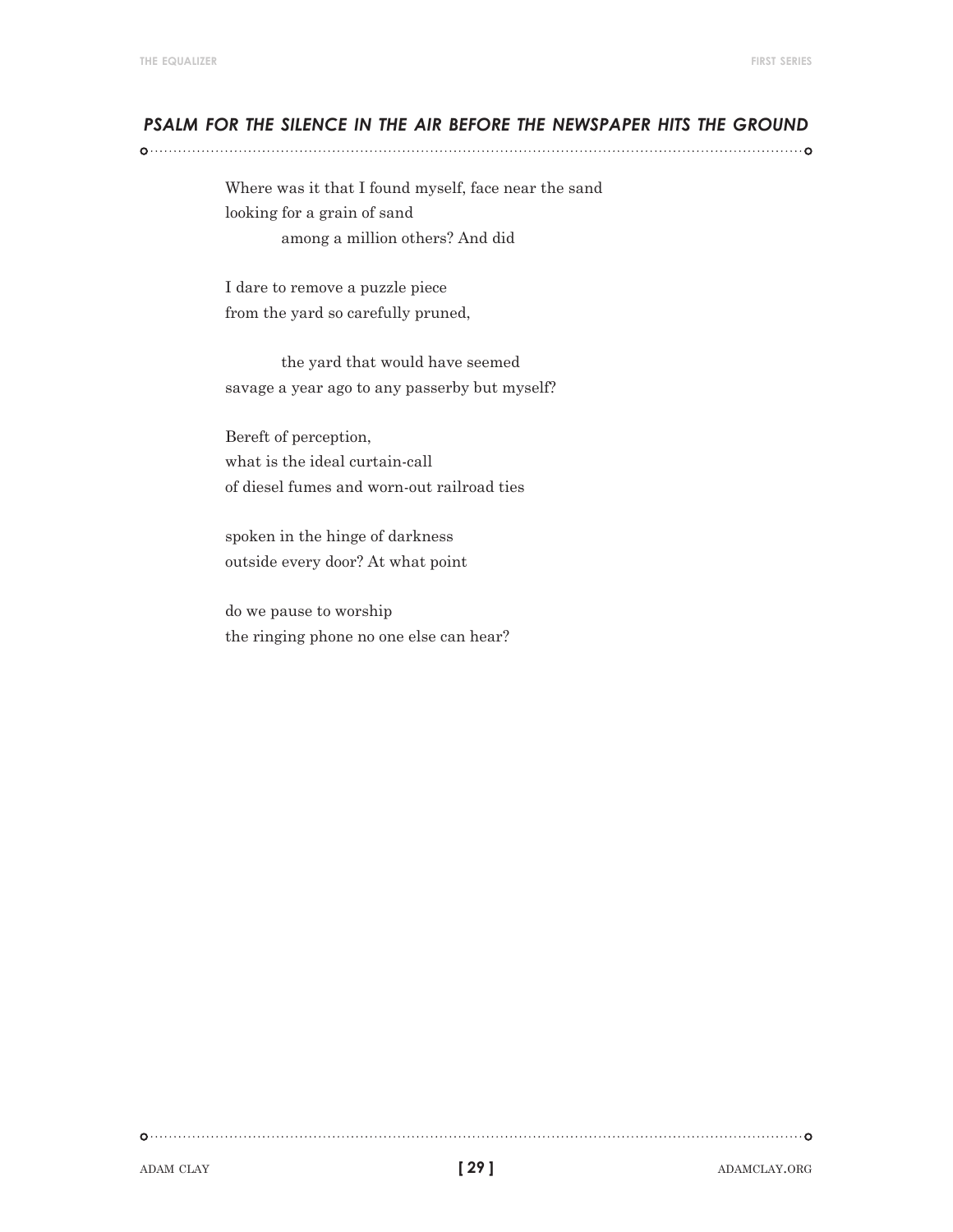#### *haiku*

#### 

I'm a mountain and you're a new weather pattern that crushes mountains.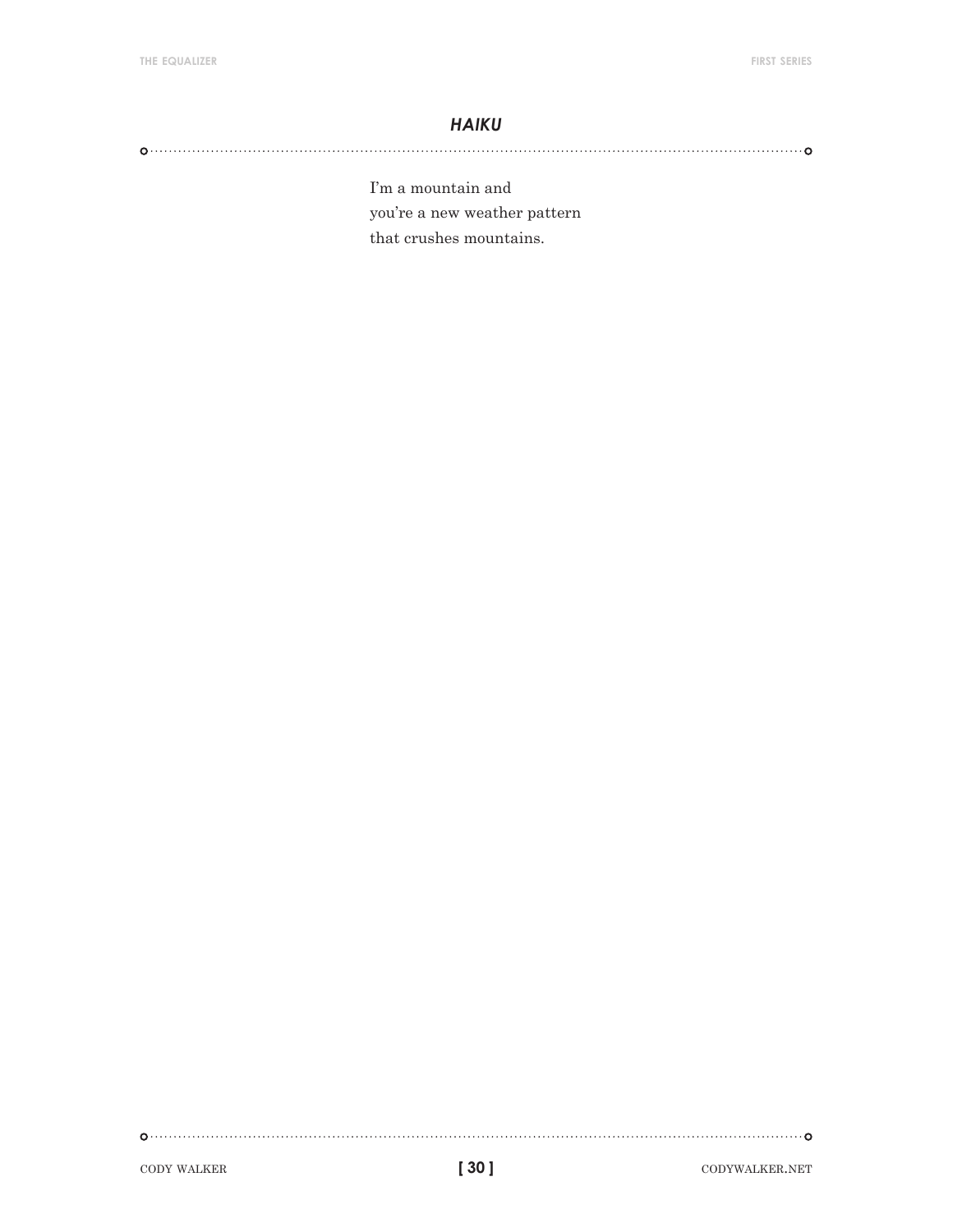# *(soma)tic poetry exercise & poem*

#### confetti test kit

Is there a deceased poet who was alive in your own lifetime but you never saw one another, and you wish you had met? A poet you would LOVE to correspond with, but it's too late? Take notes about this missed opportunity. What is your favorite poem by this poet? Write it on unlined paper by hand (no typing). If we were gods we wouldn't need to invent beautiful poems, and that's why our lives are more interesting, and that's why the gods are always meddling in our affairs out of boredom. It's like the fascination the rich have with the poor, as Alice Notley says, "the poor are universally more interesting." This poem was written by a human poet, and we humans love our poets, if we have any sense. Does something strike flint in you from the process of engaging your body to write this poem you know and love? Notes, notes, take notes. The poet for me in doing this exercise is Jim Brodey, and his poem "Little Light," which he wrote in the bathtub while listening to the music of Eric Dolphy, masturbating in the middle of the poem, "while the soot-tinted noise of too-full streets echoes / and I pick up the quietly diminishing soap & do / myself again." Take the handwritten version of the poem and cut it into tiny confetti. Heat olive oil in a frying pan and toss the confetti poem in. Add garlic, onion, parsnip, whatever you want, pepper it, salt it, serve it over noodles or rice. Eat the delicious poem with a nice glass of red wine, pausing to read it out loud, and to toast the poet, "MANY APOLOGIES FOR NOT TOASTING YOU WHEN YOU WERE ALIVE!" Take notes while slowly chewing the poem. Chew slowly so your saliva breaks the poem down before it slides into your belly to feed your blood and cells of your body. Gather your notes, write your poem.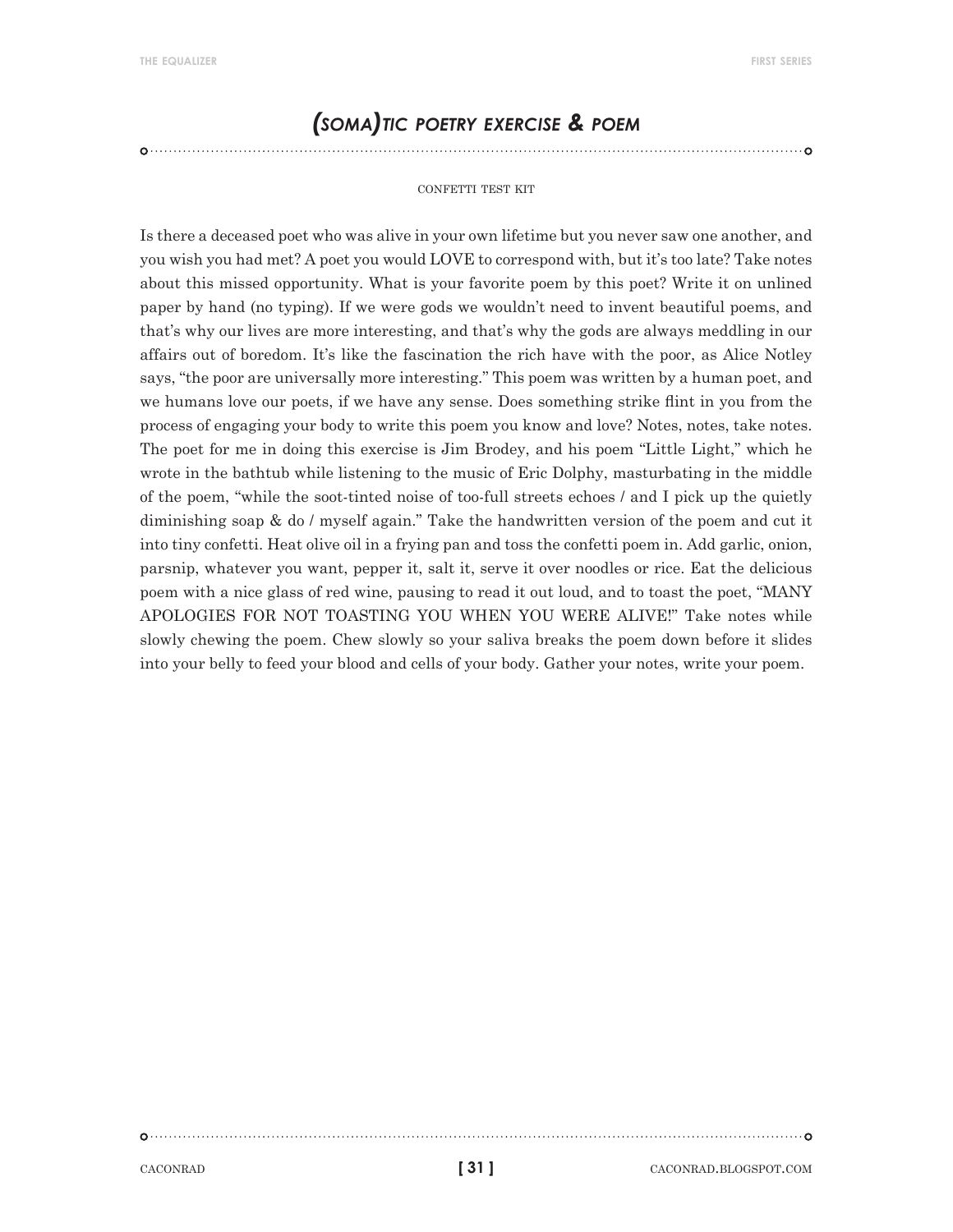#### LOVE LETTER TO JIM BRODEY

## Dear Jim for

 those whose acid trips were a success only twice I've met men who are high exactly as they are sober both became my lovers

both died one like

 you died Jim he played music too loud at parties to gather us into a single frequency feel healed for the length of a song

 nothing works forever there was something in the air that year Jim and you put it there

> a rapt center in pivot looking to face love again

 learning to accept what's offered without guilt

#### to be reminded

of nothing

 my favorite day not dragging the dead around

 they're looking for Lorca in the Valley of the Fallen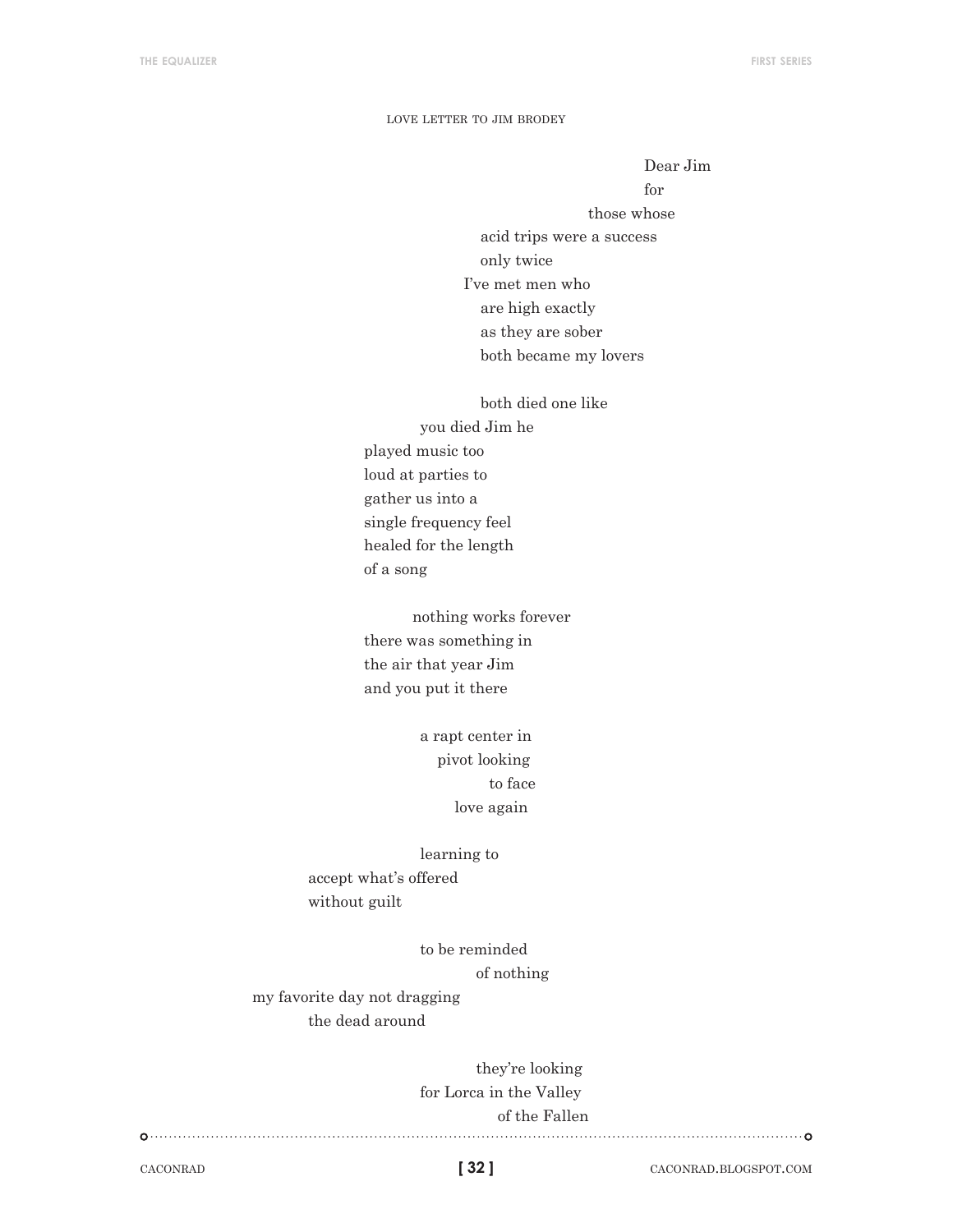Franco's thugs would understand "developing countries" means getting them ready for mining diamonds drilling oil teaching them to make a decent cup of coffee for visiting executives

> if I'm not going to live like this anymore I must will every cell to stand away

 the History of Madness 725 pages is too much to not be normal

 scorn is very motivating

> I'm vegetarian unless angels are on the menu mouth watering deep fried wings shove greasy bones in their trumpets

 the cost of scorn is often unexpected

 I see my fascist neighbor from downstairs "Did my boyfriend and I make too much noise last night?" his glare the YES that keeps me smiling

**[ 33 ]**